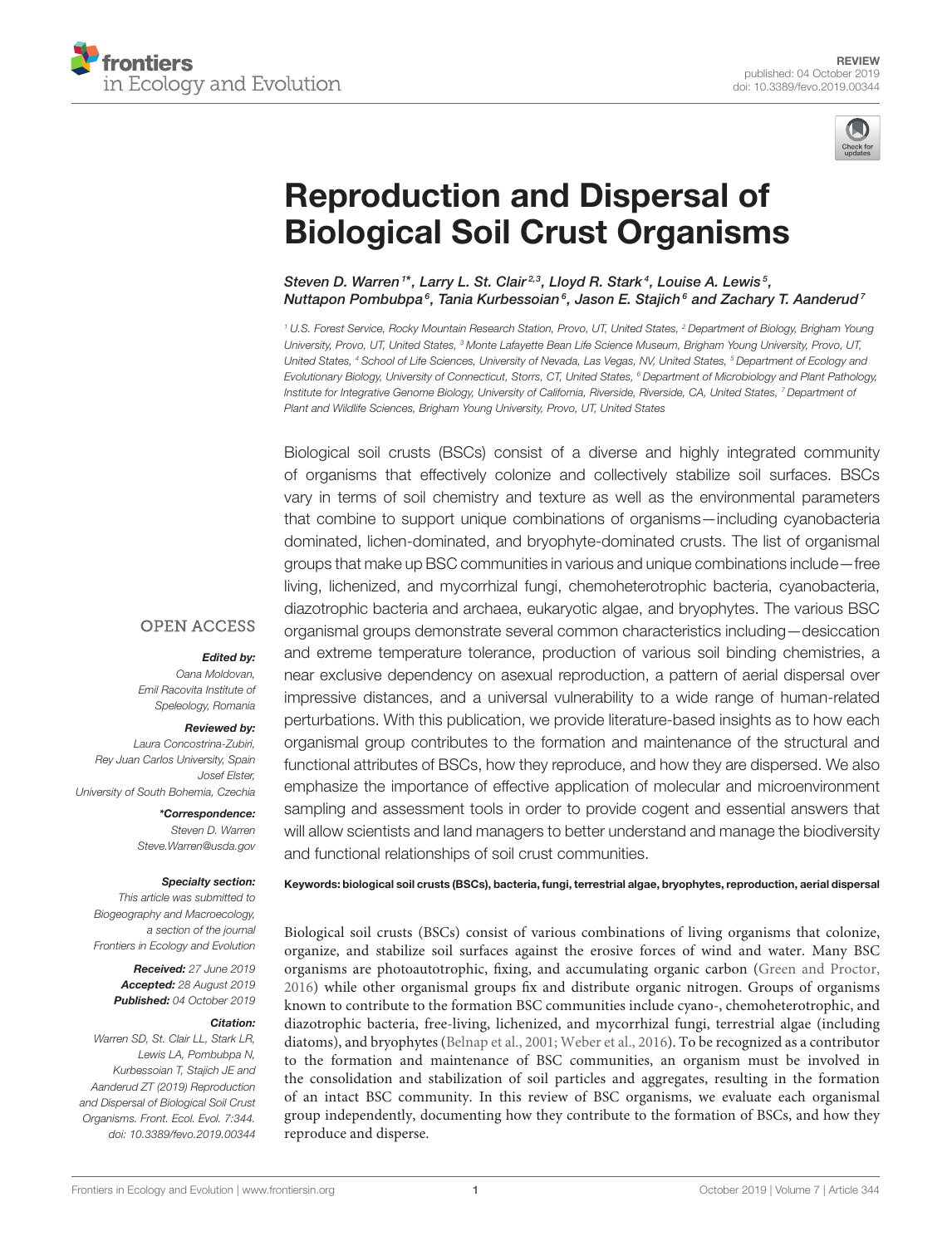# BACTERIA

Prokaryotic bacteria commonly found in BSC communities include cyanobacteria, chemoheterotrophic bacteria, and freeliving diazotrophic (nitrogen fixing) bacteria.

# **Cyanobacteria**

Cyanobacteria are photoautotrophic prokaryotes (Whitton and Potts, [2000\)](#page-16-1). Traditionally, cyanobacteria were classified with the eukaryotic "algae" based on the presence of chlorophyll a and the production of molecular oxygen. However, given the absence of membrane bound subcellular structures (e.g., nuclei, mitochondria, etc.) and the occurrence of prokaryotic type ribosomes, the cyanobacteria are now classified as bacteria. Cyanobacteria also produce a unique cell wall chemistry containing peptidoglycans rather than cellulose. Thallus-types range from unicellular to multicellular filaments, sheets, or globular thalli [\(Schirrmeister et al., 2011;](#page-14-0) [Herrero et al., 2016\)](#page-12-1). Numerous genera of BSC cyanobacteria have been reported spanning five orders, Chroococcales, Nostocales, Oscillatoriales, Pleurocapsales, and Synechococcales. Cyanobacteria are recognized as one of the most important and abundant photoautotrophs in many arid land BSC communities (Colesie et al., [2016\)](#page-11-0)—occurring at or just below the soil surface (Hu et al., [2003\)](#page-12-2). Through photosynthesis, cyanobacteria contribute significant fixed carbon to the BSC community. Many species, including many of the filamentous and globular forms, also produce heterocysts, specialized nitrogen fixing structures [\(Fay, 1992;](#page-11-1) [Bergman et al., 1997;](#page-10-1) [Kumar et al., 2010\)](#page-13-0). Nitrogen fixing cyanobacteria, both as free living and symbiotic forms, also contribute organic nitrogen to the general soil crust community [\(Bergman et al., 1997\)](#page-10-1). Filamentous species such as Microcoleus are capable of binding together into rope-like structures that allows them to colonize physically unstable sedimentary environments [\(Garcia-Pichel and Wojciechowski,](#page-12-3) [2009\)](#page-12-3). Some filamentous species also secrete exopolysaccharides that effectively aggregate soil particles and thus contribute to BSC structure and stability [\(Rossi and De Philippis, 2015\)](#page-14-1). Terrestrial cyanobacteria are poikilohydric—tolerating severe desiccation as well as high levels of UV light [\(Karsten and Holzinger, 2014\)](#page-12-4). The UV filtering capacity of terrestrial cyanobacteria is related to the presence of light screening compounds found in their cells and sheath material, often resulting in the characteristic dark color typical of many cyanobacteria-dominated BSC communities [\(Scherer et al., 1988;](#page-14-2) [Rosentreter et al., 2007;](#page-14-3) [Rastogi and Incharoensakdi, 2014\)](#page-14-4). During winter months, the authors have anecdotally observed that the dark surface of BSC communities in the Great Basin tends to absorb winter sunlight, causing snow and ice to melt providing the BSC community with liquid water that in turn potentially supports brief but important periods of metabolic activity.

Reproduction in the cyanobacteria is strictly asexual (Mur et al., [1999\)](#page-13-1) and may be accomplished by budding (Waterbury and Stanier, [1977\)](#page-16-2), non-specialized thallus fragments (Meeks and Elhai, [2002\)](#page-13-2), binary fission [\(Kunkel, 1984\)](#page-13-3), or the formation of specialized asexual structures [\(Somon, 1977\)](#page-15-0) including akinetes [\(Kaplan-Levy et al., 2010\)](#page-12-5). Hormogonia specialized thallus fragments commonly produced by some filamentous cyanobacteria [\(Campbell and Meeks, 1989;](#page-11-2) Meeks and Elhai, [2002\)](#page-13-2) also function as effective asexual propagules. Cyanobacteria act as pioneer species while also commonly occurring in more mature BSC communities as both free living and symbiotic taxa.

Cyanobacteria have been found in BSC communities on all continents, and upwards of 50 taxa have been identified from regional samples of BSC communities [\(Rippin et al.,](#page-14-5) [2018\)](#page-14-5). Many terrestrial cyanobacteria have also been collected from the atmosphere [\(Sharma and Singh, 2010;](#page-14-6) Genitsaris et al., [2011\)](#page-12-6) and are among the most numerous airborne microorganisms reported from aerial samples (Sharma and Singh, [2010;](#page-14-6) [Després et al., 2012\)](#page-11-3). In terrestrial environments, filamentous cyanobacteria are able to glide along thin layers of water coating soil particles when the soil is moist [\(Castenholz,](#page-11-4) [1982;](#page-11-4) [Hoiczyk, 2000\)](#page-12-7). However, in terrestrial environments, local dispersal distances are extremely limited (cm scale) compared to dispersal through the air (km or intercontinental scale). In Antarctica, cyanobacterial communities in close proximity to each other had a low degree of similarity with each other, indicating the probability of longer-distance aerial transport [\(Namsaraev et al., 2010\)](#page-13-4).

# Chemoheterotrophic Bacteria and Free-Living Diazotrophic Bacteria

Chemoheterotrophic bacteria and free-living diazotrophic bacteria commonly integrate and closely interact with other BSC organismal groups. They are, however, one of the least studied and understood constituents of BSCs. These bacteria reside in a nutrient-rich zone where cyanobacteria and other biocrust constituents create a "cyanosphere" [\(Couradeau et al.,](#page-11-5) [2019\)](#page-11-5) with relatively enhanced organic carbon, nitrogen, and water availability. Large numbers of soil heterotrophic bacteria are positively correlated with BSC stability [\(Andrade et al.,](#page-10-2) [1998;](#page-10-2) [Makhalanyane et al., 2015;](#page-13-5) [Nunes da Rocha et al., 2015\)](#page-14-7). Many heterotrophic bacteria are filamentous and/or produce exopolysaccharides [\(Crania et al., 2019\)](#page-11-6), characteristics that contribute to the formation and stabilization of BSCs. The occurrence of these BSC bacteria are ultimately a product of multiple environmental filters (e.g., climate, soil type, and disturbance regimes [Eldridge and Delgado-Baquerizo, 2019.](#page-11-7) Each crust type (cyanobacteria dominated, lichen-dominated, and bryophyte-dominated) exerts control over the bacterial phyla and families present [\(Maier et al., 2018\)](#page-13-6). To begin to identify the higher-taxonomical convergence among BSC bacteria, other than cyanobacteria, we examined the patterns of abundant bacterial families in the three crust types (**[Table 1](#page-3-0)**). Of the 24 dominant heterotrophic bacterial orders/families found to occur in BSC communities over eleven studies, nine were cosmopolitan taxa [i.e., present in all three biocrust types, Acidobacteriaceae (Acidobacteria), Rubrobacteraceae (Actinobacteria), Shingomonadaceae (Alphaproteobacteria), Bradyrhizobiaceae (Alphaproteobacteria), Rhodobacterales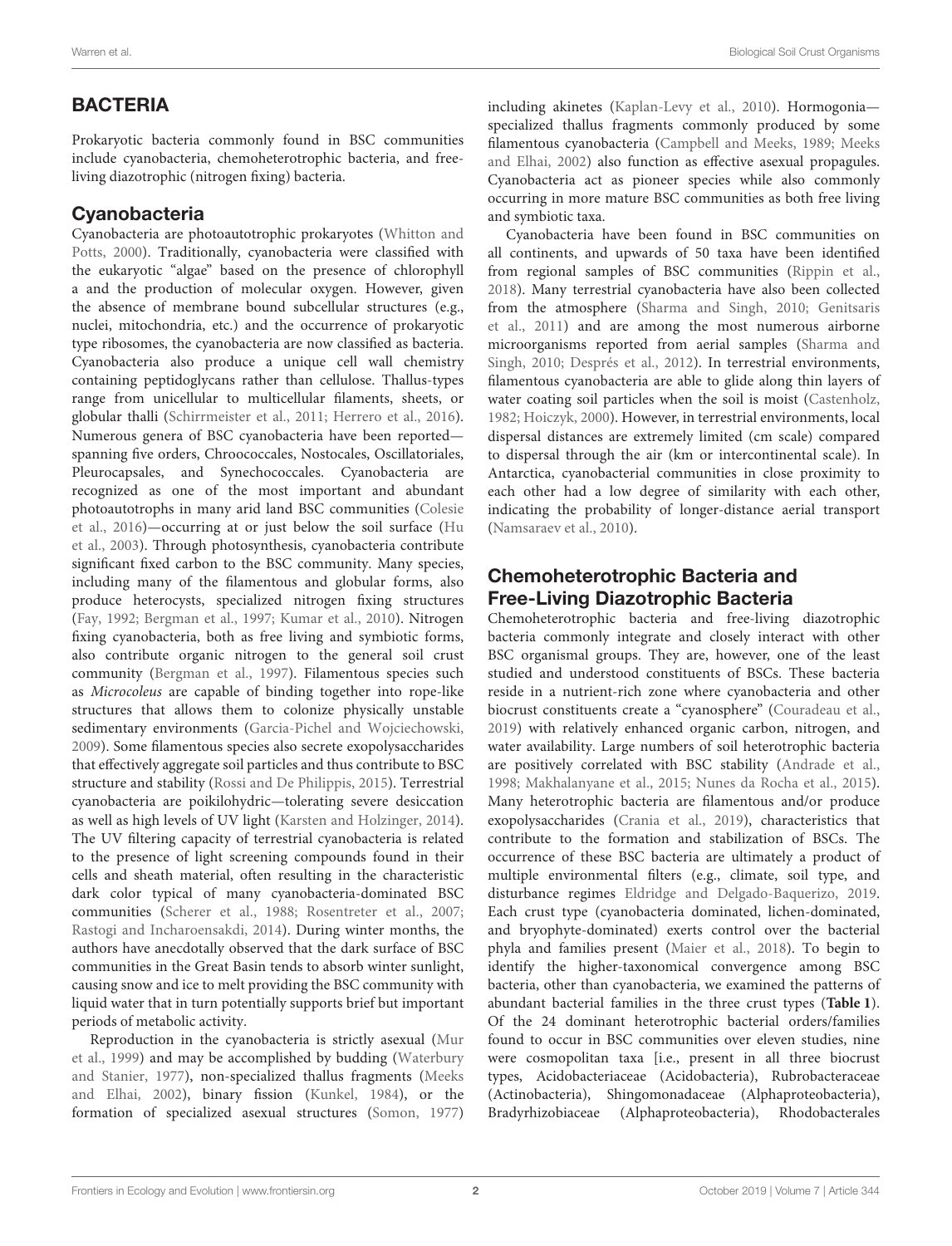(Alphaproteobacteria) Chitinophagaceae (Bacteroidetes), Cytophagaceae (Bacteroidetes), Oxalobacteraceae (Betaproteobacteria), Chthoniobacteraceae (Verrucomicrobia)], while five were unique to either cyanobacteria-dominated [i.e., Solirubrobacterales (Actinobacteria), Burkholderiales (Betaproteobacteria), Trueperaceae (Deinicoccus-Thermus) or lichen-dominated crusts [i.e., Armatiomonadaceae (Armatimonadetes), Cystobacteraceae (Deltaproteobacteria)]. The Alphaproteobacteria contained the greatest number of families at five, followed by the Actinobacteria that housed four families or orders. The most commonly found taxon in cyanobacteria-dominated crusts was the Rubrobacteraceae (Actinobacteria), and Shingomonadaceae (Alphaproteobacteria) in lichen- and moss-dominated crusts. These patterns may serve as a starting point for a conversation to find novel community patterns among biocrust copiotrophs. In all BSCs, regardless of the type, heterotrophic bacteria exert significant influence over soil biogeochemistry and structure by regulating carbon and nitrogen cycling [\(Schimel and Schaeffer, 2012;](#page-14-8) Nelson et al., [2016\)](#page-13-7). In addition, the production of exopolymeric compounds by many heterotrophic bacteria contributes to soil aggregation that has a direct influence on water infiltration and soil structure [\(Costa et al., 2018\)](#page-11-8). The presence of freeliving diazotrophs (N-fixing bacteria and archaea) within the cyanosphere [\(Couradeau et al., 2019\)](#page-11-5) adds essential available nitrogen to predominantly nitrogen-limited desert soils. In Microcoleus vaginatus-dominated crusts, [Couradeau et al. \(2019\)](#page-11-5) identified multiple heterotrophic diazotrophs associated with several taxa from the Alphaproteobacteria, Betaproteobacteria, and Gammaproteobacteria groups. Furthermore, in developing cyanobacteria-dominated BSCs several of the same diazotrophs were identified by [Pepe-Ranney et al. \(2016\)](#page-14-9) using 15N-DNA SIP methods.

Biological soil crust bacteria, like other soil bacteria, reproduce rapidly by binary fission when conditions are favorable. Otherwise, they enter a reversible state of reduced metabolic activity or dormancy. Dormancy establishes reservoirs of inactive individuals that resume metabolic and reproductive activity when appropriate environmental conditions return (Lennon and Jones, [2011;](#page-13-8) [Joergensen and Wichern, 2018\)](#page-12-8). Potentially, as much as 90% of the BSC microbial community is inactive with more than 50% of all bacterial taxa dormant during periods of stress [\(Alvarez et al., 1998;](#page-10-3) [Lennon and Jones, 2011;](#page-13-8) Aanderud et al., [2015\)](#page-10-4). Invariably, the single most limiting resource contributing to the onset of dormancy in the BSC community is soil moisture. For example, using H218O RNA-stable isotope probes in a cyanobacteria-dominated BSC community in Israel's Negev Desert, the rewetting of dry crusts caused bacteria to grow, resulting in the development of a distinctly different bacterial community with the previously dominant Actinobacteria population significantly reduced (Angel and Conrad, [2013\)](#page-10-5). BSCs host a diverse bacterial community whose members grow, interact, and alter community composition depending on environmental conditions and activities that may impact BSC structure and health.

The primary dispersal mechanism for heterotrophic bacteria and diazotrophs within the BSC community is bioaerosols. Although BSCs generally stabilize desert soils against wind erosion, dust entrainment is the primary pathway for the movement of BSC bacteria from arid and semi-arid BSC communities. The various biological components of BSCs differ in their contributions and role in reducing soil erosion (Belnap and Gardner, [1993;](#page-10-6) [Mazor et al., 1996;](#page-13-9) [Bowker et al., 2008;](#page-10-7) Tisdall et al., [2012\)](#page-15-1). Notwithstanding all the erosion benefits provided by BSCs, deserts remain a primary source of dust globally with desert winds aerosolizing several billion tons of soil-derived dust each year [\(Kellogg and Griffin, 2006\)](#page-12-9). Local dispersal of bacteria occurs through the soil matrix but is extremely limited (at a cm scale) compared to dispersal through the air (intercontinental, at a km scale) [\(Choudoir et al., 2018\)](#page-11-9). Dust from deserts may travel across continents providing an opportunity for BSC organismal groups to disperse across long distances. For example, dusty snow on Mont Blanc in the alps on the French and Italian border contained soil bacteria deposited by four Saharan desert dust storms over a 3-year period [\(Chuvochina et al., 2011\)](#page-11-10). Similarly, dust from deserts in Chad were deposited in the Cape Verde Islands with many of the dust-borne bacterial families identical to families commonly reported for BSC communities (Favet et al., [2013\)](#page-11-11). Dust contains an immense diversity of bacteria [\(Choudoir et al., 2018;](#page-11-9) [Dastrup et al., 2018\)](#page-11-12) and retains much of the diversity profile typical of soil surfaces [\(Boose et al., 2016;](#page-10-8) [Weil et al., 2017;](#page-16-3) [Dastrup et al., 2018\)](#page-11-12). Dust also acts as a source of wind-borne propagules with dust particles settling in response to gravity or acting as ice nucleators enhancing snowfall [\(Christner et al., 2008\)](#page-11-13). Dust entrainment from deserts is also enhanced by anthropogenic disturbance of soil surfaces (Belnap and Gillette, [1998\)](#page-10-9). Disturbed BSC communities have been shown to serve as a source of inoculants [\(Warren et al., 2019\)](#page-15-2), further enhancing dispersal bridges between crust communities or into open habitats—suitable for biocrust development.

## FUNGI

Three categories of fungi are reported for BSC communities including free-living fungi, lichenized fungi, and mycorrhizal fungi. All three groups of terrestrial fungi play important ecological roles in the establishment and maintenance of BSC communities.

## Free-Living Fungi

Free-living fungi are eukaryotic heterotrophs that acquire energy and matter from other organisms (living or dead). They produce a wide range of enzymes that degrade chitin, keratin, cellulose, and lignin [\(Alexopoulos et al., 1996;](#page-10-10) [Kendrick, 2017\)](#page-12-10), substrates that are not readily degraded by other organisms. Fungi have the unique ability to digest/consume organic substrates while also releasing compounds that are often appropriated by other organisms. Moreover, fungi are also able to survive extreme environments such as temperature extremes, desiccation, pH extremes, etc. [\(Kendrick, 2017\)](#page-12-10). Fungi in general are recognized for their role as decomposers, and their ability to withstand environmental extremes. They are now often included in the suite of microorganisms that comprise BSCs, primarily because of their contributions to the process of consolidating and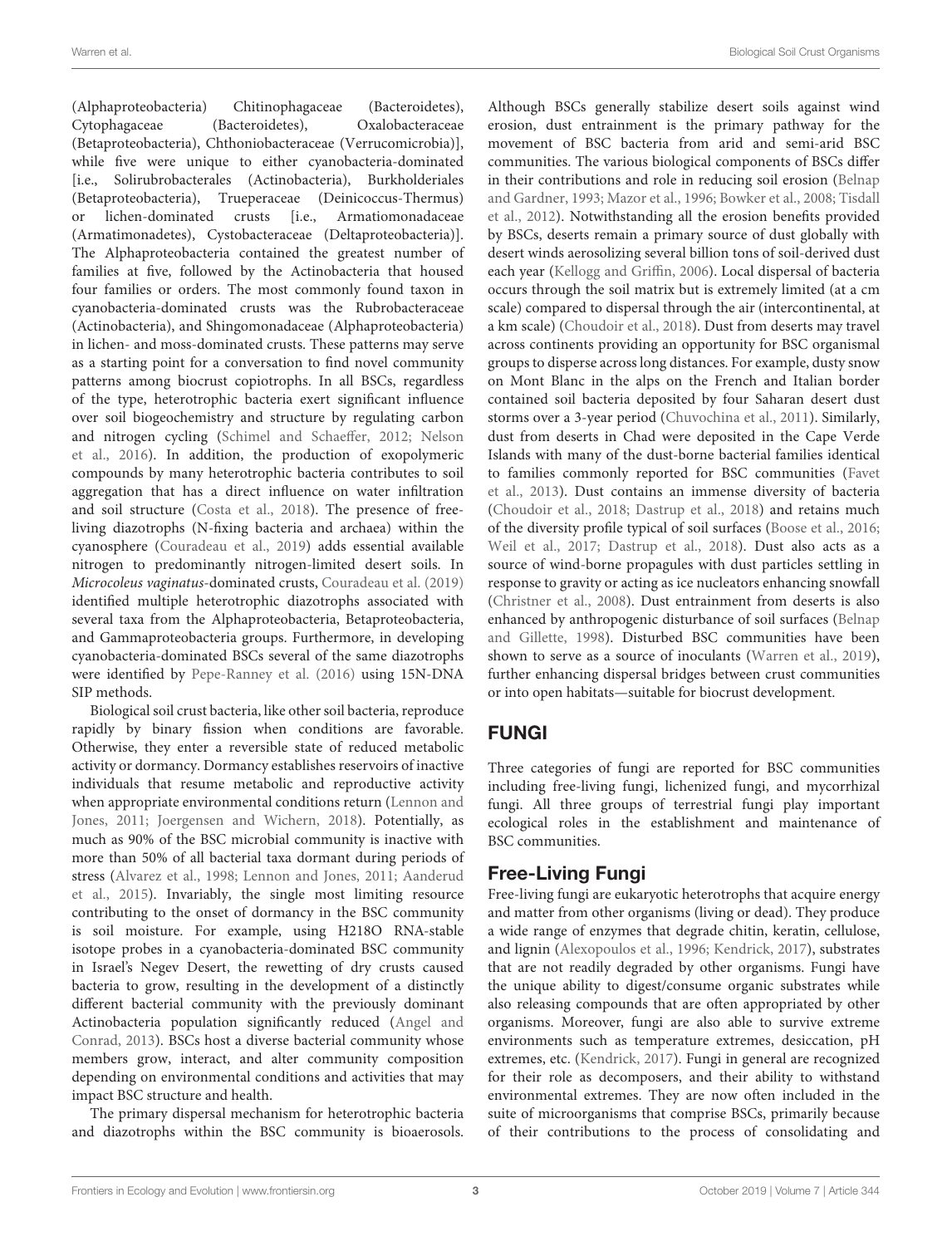<span id="page-3-0"></span>TABLE 1 | Abundant chemoheterotrophic bacterial families/orders in cyanobacteria-dominated, lichen-dominated, and/or bryophyte-dominated biocrusts based on eleven studies.

| <b>Phylum or Class</b>     | <b>Orders/Family</b>                 | Cyanobacteria-dominated                                                                                  | Lichen-dominated                                                                                    | <b>Bryophyte-dominated</b>                                                                              |
|----------------------------|--------------------------------------|----------------------------------------------------------------------------------------------------------|-----------------------------------------------------------------------------------------------------|---------------------------------------------------------------------------------------------------------|
| <b>ACIDOBACTERIA</b>       |                                      |                                                                                                          |                                                                                                     |                                                                                                         |
|                            | Acidobacteriaceae                    | Maier et al., 2018                                                                                       | Maier et al., 2018; Aanderud<br>et al., in review                                                   | Maier et al., 2018                                                                                      |
| <b>ACTINOBACTERIA</b>      |                                      |                                                                                                          |                                                                                                     |                                                                                                         |
|                            | Actinomycetales<br>Actinomycetaceae  | Gundlapally and Garcia-Pichel, 2006;<br>Angel and Conrad, 2013                                           | Maier et al., 2014                                                                                  |                                                                                                         |
|                            | Nocardioidaceae                      |                                                                                                          | Maier et al., 2018                                                                                  | Aanderud et al., in review                                                                              |
|                            | Rubrobacteraceae                     | Nagy et al., 2005; Gundlapally and<br>Garcia-Pichel, 2006; Angel and<br>Conrad, 2013; Maier et al., 2018 | Kuske et al., 2012; Maier et al.,<br>2018; Aanderud et al., in review                               | Maier et al., 2018                                                                                      |
|                            | Solirubrobacterales                  | Angel and Conrad, 2013                                                                                   |                                                                                                     |                                                                                                         |
| <b>ALPHAPROTEOBACTERIA</b> |                                      |                                                                                                          |                                                                                                     |                                                                                                         |
|                            | Shingomonadaceae                     | Maier et al., 2018                                                                                       | Kuske et al., 2012; Steven et al.,<br>2013; Maier et al., 2014, 2018;<br>Aanderud et al., in review | Moquin et al., 2012;<br>Navarro-Noya et al., 2014; Maier<br>et al., 2018; Aanderud et al., in<br>review |
|                            | Bradyrhizobiaceae                    | Maier et al., 2018                                                                                       | Maier et al., 2018                                                                                  | Navarro-Noya et al., 2014; Maier<br>et al., 2018                                                        |
|                            | Rhizobiales<br>Methylobacteriaceae   | Angel and Conrad, 2013; Steven<br>et al., 2014                                                           |                                                                                                     | Aanderud et al., in review                                                                              |
|                            | Rhodobacterales<br>Rhodobiaceae      | Angel and Conrad, 2013; Maier et al.,<br>2018                                                            | Maier et al., 2018                                                                                  | Maier et al., 2018                                                                                      |
|                            | Rhodospirillales<br>Acetobacteraceae | Angel and Conrad, 2013                                                                                   |                                                                                                     | Aanderud et al., in review                                                                              |
|                            | Rubrobacteraceae                     | Angel and Conrad, 2013                                                                                   |                                                                                                     |                                                                                                         |
| <b>ARMATIMONADETES</b>     |                                      |                                                                                                          |                                                                                                     |                                                                                                         |
|                            | Armatiomonadaceae                    |                                                                                                          | Maier et al., 2018                                                                                  |                                                                                                         |
| <b>BACTEROIDETES</b>       |                                      |                                                                                                          |                                                                                                     |                                                                                                         |
|                            | Chitinophagaceae                     | Maier et al., 2018                                                                                       | Kuske et al., 2012; Maier et al.,<br>2018                                                           | Maier et al., 2018                                                                                      |
|                            | Cytophagaceae                        | Maier et al., 2018                                                                                       | Maier et al., 2018                                                                                  | Maier et al., 2018                                                                                      |
| <b>BETAPROTEOBACTERIA</b>  | Sphingobacteriales                   | Angel and Conrad, 2013                                                                                   | Maier et al., 2014                                                                                  |                                                                                                         |
|                            | <b>Burkholderiales</b>               | Angel and Conrad, 2013                                                                                   |                                                                                                     |                                                                                                         |
|                            | Oxalobacteraceae                     | Nagy et al., 2005                                                                                        | Maier et al., 2018                                                                                  | Moquin et al., 2012                                                                                     |
| <b>DEINICOCCUS-THERMUS</b> |                                      |                                                                                                          |                                                                                                     |                                                                                                         |
|                            | Trueperaceae                         | Maier et al., 2018                                                                                       |                                                                                                     |                                                                                                         |
| <b>DELTAPROTEOBACTERIA</b> |                                      |                                                                                                          |                                                                                                     |                                                                                                         |
| <b>VERRUCOMICROBIA</b>     | Cystobacteraceae                     |                                                                                                          | Steven et al., 2013                                                                                 |                                                                                                         |
|                            | Chthoniobacteraceae                  | Maier et al., 2018                                                                                       | Maier et al., 2018                                                                                  | Maier et al., 2018                                                                                      |

*Abundance is based on taxa possessing* >*1% of the community relative recovery from next-generation sequencing or a high percent of sequences from cloning efforts. Taxa from polar biocrusts are excluded due to polar crusts often being phylogenetically distinct. Studies investigating lichen- and moss-dominated biocrusts contained cyanobacteria with some moss-dominated biocrusts containing low levels of lichen cover and vice-vs. for lichen-dominated crusts.*

stabilizing soil particles and aggregates (Caesar-TonThat and Cochran, [2001;](#page-11-14) [States et al., 2001\)](#page-15-5). Free-living fungi are found in greater abundance in well-developed BSCs than uncrusted neighboring soils [\(Maier et al., 2016\)](#page-13-15). Although free-living fungi have been recognized as an important component of the BSC micro-community, research on free-living fungal communities in biocrusts has been limited and generally descriptive in nature [\(Bates and Garcia-Pichel, 2009;](#page-10-11) [Bates et al., 2012;](#page-10-12) Steven et al., [2015\)](#page-15-6). Ascomycota represents the predominant fungal phylum in BSCs [\(Maier et al., 2016\)](#page-13-15). However, research has shown that the composition of BSC fungal communities differs based on soil types and geographical location [\(Reininger et al.,](#page-14-10) [2015\)](#page-14-10). In general, fungi produce vegetative filaments (hyphae) which bind soil particles together and help to consolidate the surface of BSC communities [\(Tisdall, 1991;](#page-15-7) [Degens et al.,](#page-11-15) [1996\)](#page-11-15). More specifically, many of the major BSC free-living fungi in the Ascomycota are classified in the Dothideomycetes class of the Pleosporales order. Members of this group of fungi are called dark-septate endophytic fungi, due to the dark pigments commonly found in their cell walls. These pigments are usually melanin and mycosporine-like amino acids which provide protection in environments of severe desiccation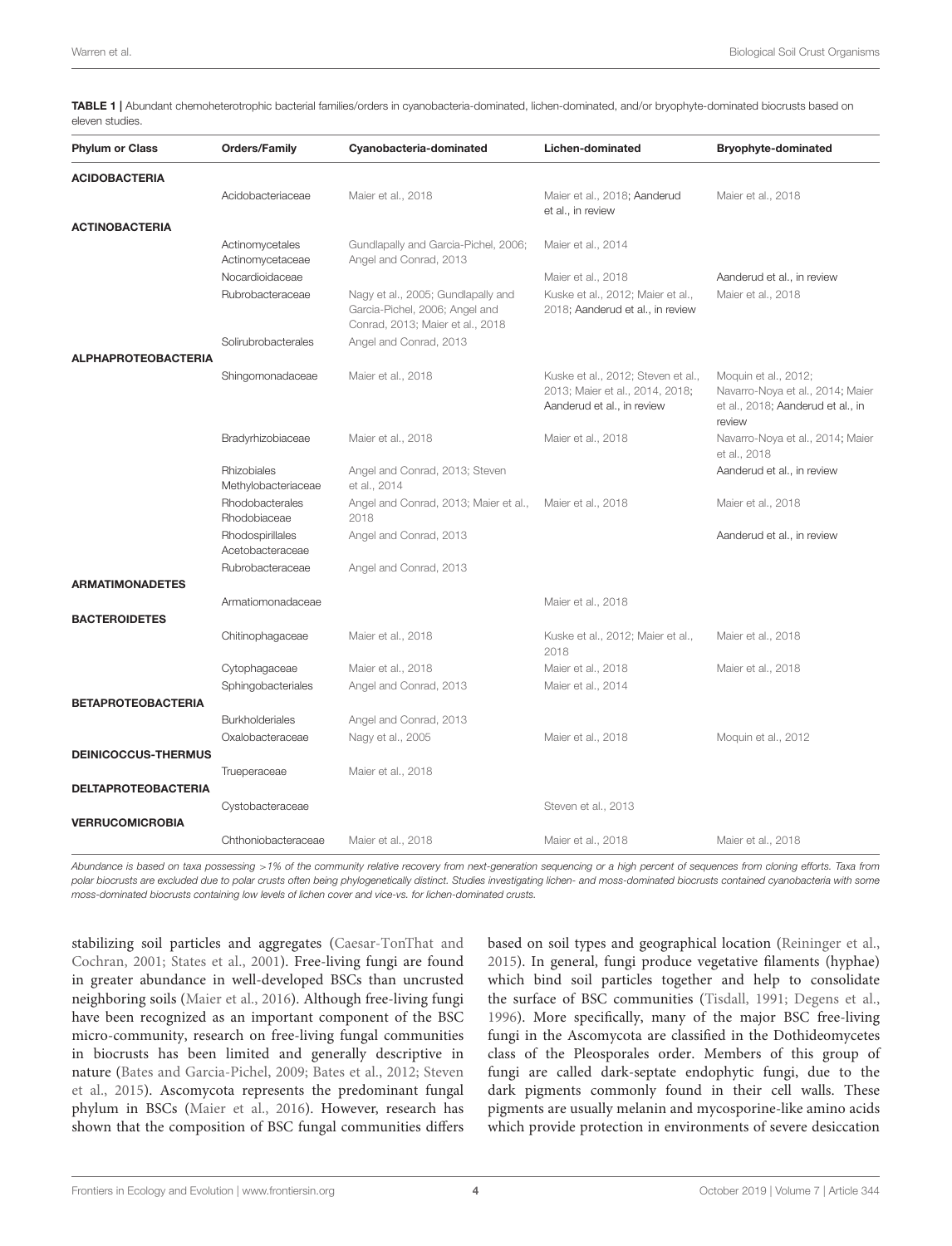Warren et al. **Biological Soil Crust Organisms** Crust Organisms Crust Organisms Crust Organisms Crust Organisms

and high levels of UV light [\(Oren and Gunde-Cimerman,](#page-14-11) [2007;](#page-14-11) Gostinčar et al., 2009). There are two types of melanin produced by melanized fungi: 1,8-DHN melanin and L-Dopa melanin [\(Henson et al., 1999\)](#page-12-13). Dark-septate fungi have also been suggested as contributors to nutrient links between desert vascular plants and the BSC community [\(Maier et al., 2016\)](#page-13-15). As a result, free-living fungi have been proposed as an important component in the fungal loop hypothesis that suggests that nutrient exchange and the vascular plant-BSC connection may be mediated by fungi [\(Collins et al., 2008;](#page-11-16) [Green et al., 2008\)](#page-12-14).

While almost all free-living fungi are capable of sexual reproduction, sex is costly [\(Aanen and Hoekstra, 2007\)](#page-10-13), and most fungi generally reproduce using a variety of asexual mechanisms [\(Nieuwenhuis and James, 2016;](#page-14-12) [Ojeda-López et al.,](#page-14-13) [2018\)](#page-14-13). Asexual reproduction may be accomplished by fission or budding of somatic cells, fragmentation of mycelial strands or hyphae, or production of asexual spores. All such processes result in haploid individuals. Because sexual reproduction is possible yet infrequent, outcrossing is, likewise, rare to infrequent [\(Nieuwenhuis and James, 2016;](#page-14-12) [Ojeda-López et al., 2018\)](#page-14-13). Indeed, sexual reproduction is infrequent in many fungi, yet self-fertility is relatively common [\(Lee et al., 2010\)](#page-13-16). In BSCs, free-living fungi are generally classified based on their asexual reproductive structures and confirmed more specifically by limited observations of sexual fruiting bodies [\(Maier et al.,](#page-13-15) [2016\)](#page-13-15). BSCs are dominated by Dothideomycetes fungi (Steven et al., [2015\)](#page-15-6) which are most often found in their anamorph (asexual) state and are recognized as filamentous molds when cultured in the laboratory. They reproduce asexually by producing non-motile conidia type spores that can be dispersed by wind or insects. Black yeasts are a second common morphotype encountered when culturing fungi from BSCs and encompasses two distinct fungal evolutionary lineages, Dothideomycetes and Chaetothyriales (Eurotiomycetes). The black yeasts are characterized by thick, melanized cell walls, and exopolysaccharide production that support a variety of extremophile properties that allow them to endure high UV radiation and extreme desiccation, while also contributing to the consolidation of soil particles. The black yeasts have only been documented to reproduce asexually through the production of conidia type spores and unicellular budding. Some species of black yeasts produce fission or budding divisions when grown in submerged environments while others are capable of producing conidiophores when growing in low moisture environments [\(Seyedmousavi et al., 2014\)](#page-14-14).

Some free-living fungi produce specialized structures that forcibly eject thousands of spores into the air [\(Roper et al., 2010;](#page-14-15) [https://www.anbg.gov.au/fungi/dispersal.html\)](https://www.anbg.gov.au/fungi/dispersal.html). Ascomycota are the dominant group of fungi in BSCs, and are also the dominant fungi found in aerobiota [\(Frölich-Nowoisky et al.,](#page-11-17) [2016\)](#page-11-17). Generally, fungal species, which rely on windblown dispersal, produce aerodynamically shaped spores that can be transported thousands of kilometers through the atmosphere [\(Golan and Pringle, 2017\)](#page-12-15). Abundant and diverse numbers of fungal spores have been collected from the atmosphere above Antarctica [\(Marshall, 1997\)](#page-13-17), Australia [\(Mitakakis and Guest,](#page-13-18) [2001\)](#page-13-18), Brazil [\(Womack et al., 2015\)](#page-16-4), Chile [\(Ibañez et al., 2001\)](#page-12-16), China [\(Fang et al., 2005\)](#page-11-18), India [\(Priyamvada et al., 2017\)](#page-14-16), Iran [\(Shams-Ghahfarokhi et al., 2014\)](#page-14-17), Italy [\(Sandrone, 2014\)](#page-14-18), Kuwait [\(Halwagy, 1994\)](#page-12-17), Mexico [\(Rosas et al., 1990\)](#page-14-19), Nigeria [\(Ezike et al.,](#page-11-19) [2016\)](#page-11-19), Poland (Stępalska and Wolek, 2005), Spain (Sabariego et al., [2007\)](#page-14-20), and the United States [\(Dupont et al., 1967\)](#page-11-20), among others. The quantity and diversity of airborne fungal spores is seasonally variable [\(Reineria Diaz et al., 1998;](#page-14-21) Kasprzyk and Worek, [2006\)](#page-12-18). Their function is dispersal followed by growth and development of vegetative structures when essential resources and ideal environmental conditions are available [\(Kendrick,](#page-12-10) [2017\)](#page-12-10). Due to the arbitrary nature of wind dispersal, spores may not encounter conditions suitable for germination and viability. To increase their chances of reproductive success, many fungi produce and release an "over-abundance" of spores throughout the year to ensure that a sustainable number encounter a suitable environment with essential resources to accommodate germination and establishment [\(Kendrick, 2017\)](#page-12-10). The regional production of spores is dependent on the availability of water and local spore trapping show a cyclical pattern dependent on moisture patterns. Global dispersal of fungal spores is facilitated by dust-borne transport that in turn supports proliferation processes [\(Shinn et al., 2003\)](#page-14-22).

## Lichenized Fungi

Lichenized fungi include more than 19,000 species (Lücking et al., [2016,](#page-13-19) [2017\)](#page-13-20). Lichens are composite systems involving complicated symbiotic interactions between heterotrophic fungi primarily of the phylum Ascomycota or less frequently of the phylum Basidiomycota, and a green alga and/or a cyanobacterium [\(Brodo et al., 2001\)](#page-11-21). The fungus, or mycobiont, provides structure and a favorable living environment in the form of a thallus or vegetative plant-like body undifferentiated into true stems, roots, and leaves, and lacking a vascular system. The green alga and/or cyanobacterium photobionts provide a carbon-based food source for themselves and the mycobiont through photosynthesis. In those cases where the photobiont is a cyanobacterium, it also fixes atmospheric nitrogen. Lichen scientific names are based strictly on the fungal symbiont, which can cause some confusion when trying to determine if a BSC fungus is lichenized or not—unless an intact lichen thallus is observed or collected and identified by a trained lichenologist. Lichens are broadly classified based on their thallus morphology as being crustose, squamulose, foliose, or fruticose. Crustose lichens are crust-like. They are slow-growing and adhere tightly to the substrate or, in some cases, are physically integrated into the surface of the substrate [\(Armstrong and Bradwell,](#page-10-14) [2010\)](#page-10-14). Squamulose lichens are composed of tightly clustered or overlapping scale-like structures (squamules) with no or only a poorly developed lower surface. However, squamules of some squamulose species form rhizoidal hyphae on their lower surface that effectively anchor the squamules to the soil surface. Squamulose lichens constitute one of the most common growth forms associated with BSCs [\(St. Clair et al., 1993\)](#page-15-9). Foliose lichens are leaf-like, with distinctive upper and lower surfaces and are generally loosely attached to the substrate by root-like structures called rhizines [\(Brodo et al., 2001\)](#page-11-21). Fruticose lichens are highly branched and are either upright and shrubby or pendant with a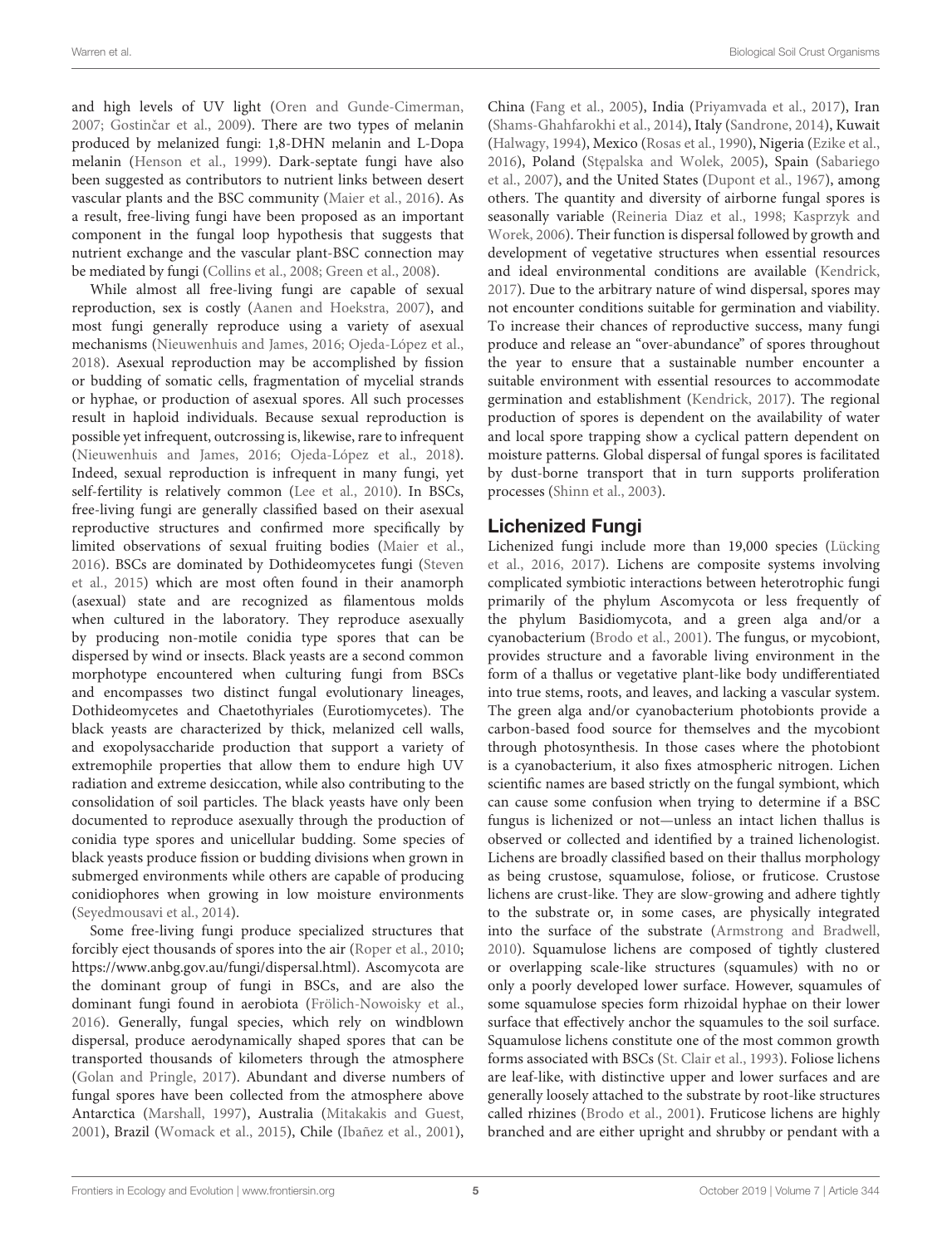single point of attachment [\(Baron, 1999\)](#page-10-15). BSC lichen dominated communities tend to be more common in undisturbed locations with well-developed vertical BSC structure [\(Rosentreter et al.,](#page-14-3) [2007\)](#page-14-3). Some BSC lichens, mostly foliose forms referred to as "vagrant lichens" (e.g., the lichen genera Xanthoparmelia and Rhizoplaca), occur unattached on the soil surface [\(Rosentreter,](#page-14-23) [1993\)](#page-14-23). Generally, some of the more common BSC lichen genera include Psora, Placidium, Xanthocarpia, Lecanora, Circinaria, and Acarospora. Lichens have a broad distribution, occurring on a variety of substrates and occupying habitats ranging from the humid tropics to hyper-arid zones, and from the frigid tundra to hot deserts. When dry, they suspend all metabolic activity and are able to tolerate extremely high temperatures for extended periods of time. Lichens occur on a variety of substrates, including soil, rocks, monuments, statues, roofs, walls, fences, bark, and decorticated wood [\(St. Clair and Seaward,](#page-15-10) [2004\)](#page-15-10). Lichens contribute to the weathering of stone substrates by producing weak organic acids [\(Chen et al., 2000;](#page-11-22) Souza-Egipsy et al., [2004;](#page-15-11) [Leger and Forister, 2009\)](#page-13-21). Lichens are desiccationtolerant allowing them to inhabit very harsh environments and experience drought conditions for extended periods [\(Nash et al.,](#page-13-22) [1990;](#page-13-22) [Kranner et al., 2008\)](#page-13-23).

Some lichens reproduce asexually using unspecialized thallus fragments [\(Armstrong, 2017;](#page-10-16) [Almeida Pereira et al., 2018\)](#page-10-17) or through the formation of small-specialized asexual structures containing cells of both the mycobiont and the photobiont. These specialized asexual structures include soredia, isidia, and lobules [\(Ott et al., 1993\)](#page-14-24). Soredia are small, spherical bundles of algal cells wrapped in a mesh of fungal hyphae. Soredia frequently occur as powdery patches (soralia), which erupt through the upper surface (cortex) of some lichens. Isidia are specialized thallus fragments of various shapes and configurations attached to the upper surfaces of lichens. Like soredia, isidia contain both algal cells and fungal hyphae; however, unlike soredia the surfaces of isidia are encased in a layer of cortical cells. Lobules are small, flattened, variously shaped structures that generally occur along the edges of the thallus of some lichens. These specialized asexual regenerative structures are easily detached from the thallus surface by wind, rain, or other physical disturbance [\(Blackwell et al., 1996\)](#page-10-18) and may subsequently be dispersed to a new suitable substrate where they become attached and form a new lichen thallus. Lichens commonly reproduce sexually as well; however, sexual reproduction in lichens is limited to the fungal partner, which produces sexual spores called ascospores within fruiting bodies called ascocarps. The photobiont (alga or cyanobacterium) is also capable of sexual reproduction, but, unlike the fungus, not while engaged in the lichen symbiosis. The primary limitation to sexual reproduction in lichens is the obstacle of the germinating ascospore encountering a viable photobiont partner in the process of attempting to reconstitute a new lichen thallus [\(Bowler and Rundel, 1975\)](#page-11-23). However, the fact that many broadly distributed lichen species reproduce only sexually through the production of ascospores suggests that the likelihood of an ascospore germinating and surviving long enough to encounter an appropriate photobiont happens with impressive frequency. Though little is known about the dispersal of lichen gametes, the gametes of the lichen-forming fungus, Lobaria pulmonaria, are known to have an aerial dispersal range of several hundred meters to kilometers from mature individuals. On the other hand, clonal propagules (i.e., soredia and isidia) disperse over a distance of tens of meters while spores may be dispersed for several kilometers [\(Ronnås et al.,](#page-14-25) [2017\)](#page-14-25). However, joint dispersal of the mycobiont and photobiont does not necessarily imply that the two will be rejoined [\(Wornik and Grube, 2010\)](#page-16-5). Indeed, they may switch symbiotic partners [\(Ertz et al., 2018\)](#page-11-24).

Lichen thalli, are readily dispersed into adjacent and expanded habitats as both sexual and asexual propagules. Dispersal of either non-specialized or specialized thallus fragments over significant distances is accomplished by wind, water, or as attached to animal feathers, fur, or feet [\(Bailey, 1966\)](#page-10-19). Researchers in northeastern Germany, a region not known for high winds, found that the dispersal distance of lichen fragments was negligible, and was measured in centimeters [\(Heinken, 1999\)](#page-12-19). In contrast, areas where high surface winds are more common, lichen thallus fragments, detached reproductive structures (soredia, isidia, lobules), and spores can be lifted into the atmosphere and transported very long distances [\(Després et al., 2012\)](#page-11-3). For example, lichen soredia have been collected at high altitudes in southwest Spain [\(Tormo et al., 2001\)](#page-15-12) and Antarctica [\(Marshall,](#page-13-24) [1996\)](#page-13-24). Airborne asexual lichen fragments have been collected from rooftops throughout the continental United States (Tripp et al., [2016\)](#page-15-13). On an ocean voyage from the Polish Antarctic Station on King George Island by way of South Shetland Island to Gdynia, Poland, scientists intended to collect pollen grains daily on blotter paper. In addition to pollen, the scientists commonly found fungal spores, lichen thallus fragments, isidia, and soredia in abundance in all samples, indicating widespread distribution of airborne lichen propagules [\(Harmata and Olech,](#page-12-20) [1991\)](#page-12-20). The abundance and distribution of fungal spores vary by species and climate [\(Marshall, 1997\)](#page-13-17). The lichen genus Ramalina is found on the main island of New Zealand, as well as the outlying islands of New Zealand (Bannister and Blanchon, [2003\)](#page-10-20), suggesting long-distance dispersal. The foliose lichen genus Xanthoparmelia, purportedly originated in South Africa, but is now present in South and North America as well as Australia [\(Amo de Paz et al., 2012\)](#page-10-21).

## Mycorrhizal Fungi

Mycorrhizal fungi are obligate plant root symbionts that provide their host plants with increased water and nutrient absorption capacity while the plant provides the fungus with carbohydrates from photosynthesis [\(Berruti et al., 2015\)](#page-10-22). The roots of more than 80% of terrestrial plant species are obligatorily associated with mycorrizal fungi [\(Pirozynski, 1981;](#page-14-26) [Smith and Read, 2008\)](#page-15-14). In a mycorrhizal association, the fungus colonizes the host plant's roots, either intracellularly as in endomycorrhizal fungi or extracellularly as in ectomycorrhizal fungi. In endomycorrhizal fungi, the fungal hyphae penetrate the cortical layer of cells below the epidermis of the plant root. Some endomycorrhizal fungi form an intercellular multi-branched hyphal structure with slightly swollen chambers to store nutrients. Such a structure resembles a tree. Hence, such endomycorrhizal fungi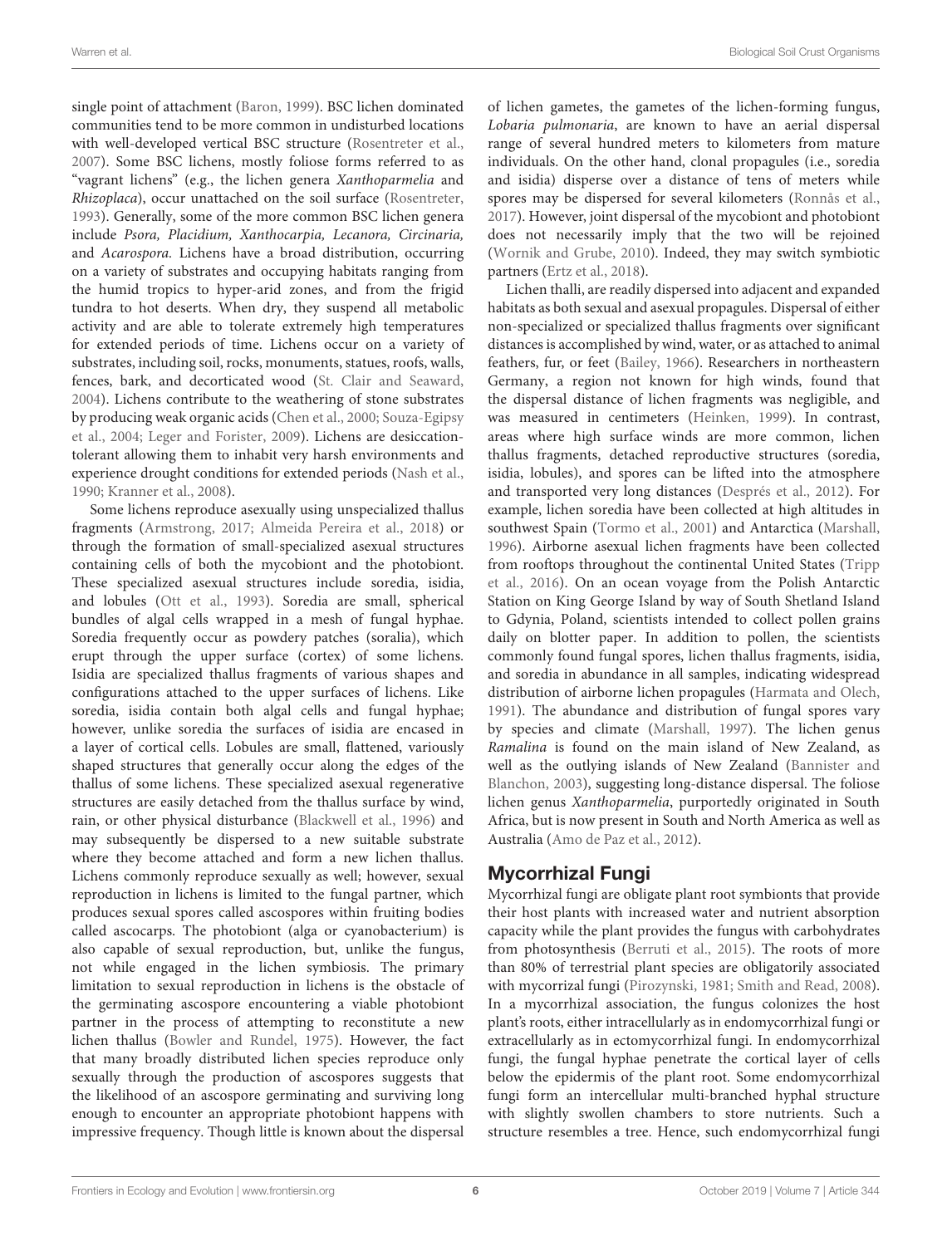are often referred to as vesicular mycorrhizae or vesiculararbuscular mycorrhizae, or simply VM or VAM for short. All vesicular or vesicular-arbuscular mycorrizae are formed by members of the Glomeromycota phylum of the kingdom fungi [\(Kehri et al., 2018\)](#page-12-21). There is a trend toward hostspecificity among mycorrhizal fungi [\(Torrecillas et al., 2012\)](#page-15-15) such that mycorrhizal fugal diversity can be used as an index of plant biodiversity in similar ecosystems (van der Heijden et al., [1998\)](#page-15-16). Soils with vesicular arbuscular mycorrhizal fungi have significantly more stable aggregates than soils without [\(Andrade et al., 1995\)](#page-10-23). The mycelia of mycorrhizal fungi can extend several centimeters beyond the plant roots, forming a mycelial mesh that binds soil particles [\(Miller and Jastrow, 1992;](#page-13-25) [Soka and Ritchie, 2014\)](#page-15-17). The mycelia also produce a glue-like glycoprotein, glomalin, that functions as an adhesive that binds soil particles together thus reducing soil erosion (Gianinazzi et al., [2010;](#page-12-22) [Singh, 2012;](#page-15-18) [Gomathy et al., 2018;](#page-12-23) [Prasad et al.,](#page-14-27) [2018\)](#page-14-27), while enhancing the structural integrity of the BSC community [\(Chaudhary et al., 2009\)](#page-11-25).

Sexual reproduction in Glomeromycota is unknown [\(Pawlowska, 2005\)](#page-14-28). Hence, reliance on asexual modes of reproduction is essential. Typically, mycorrhizal fungi reproduce by asexual spores [\(Camargo-Ricalde, 2002;](#page-11-26) [Marleau et al., 2011\)](#page-13-26) or by hyphal fragments or plant roots containing mycorrhizal hyphae [\(Berruti et al., 2014\)](#page-10-24).

Dispersal of mycorrhizal fungi is facilitated by the activity of burrowing insects, rodents as well as birds that disperse spores or hyphal fragments for short distances or expose them to the erosive forces of water and wind [\(Camargo-Ricalde,](#page-11-26) [2002\)](#page-11-26) that can move them much farther. Recent research has documented large numbers of airborne mycorrhizal spores in a variety of different biomes and ecoregions in North America where they were previously unknown [\(Egan et al., 2014\)](#page-11-27). Spores were most frequent in the air above more arid ecosystems, suggesting that they are more likely dispersed aerially from those systems. Efforts to detect and identify airborne mycorrhizal propagules is often difficult and tends to under-report some fungal taxa. The use of molecular approaches such as DNA metabarcoding, however, can uncover fungal diversity missed by traditional morphological techniques including microscopy [\(Pashley et al., 2012;](#page-14-29) [Chen et al., 2018\)](#page-11-28), thus providing a more comprehensive estimate of fungal diversity in aerial samples [\(Banchi et al., 2018\)](#page-10-25).

## TERRESTRIAL ALGAE

Terrestrial eukaryotic algae of BSC communities include green algae, diatoms, xanthophytes, and eustigmatophytes. Like cyanobacteria, eukaryotic algae are photoautotrophic, using energy from sunlight to synthesize energy-rich organic compounds. Unlike cyanobacteria, they possess well-defined, membrane-bound, subcellular structures (e.g., nuclei, mitochondria, etc.) and may reproduce sexually. Although eukaryotic algae are usually aquatic, many species inhabit the soil, and participate in the formation of BSCs. Here we focus specifically on two groups of eukaryotic algae that are known to contribute to the structure of BSCs, namely, the green algae and diatoms.

#### Green Algae

Green algae of BSCs include free living and lichenized species, and most are unicellular, colonial, or filamentous in morphology. Several classes of green algae (Chlorophyceae, Trebouxiophyceae, Ulvophyceae, Klebsormidiophyceae, and Zygnematophyceae) including dozens of genera are found in BSC communities. In many cases, species of BSC green algae are closely related to aquatic sister species found in freshwater habitats, suggesting that the evolutionary transition to BSC habitats has happened many times in the green algae [\(Lewis and Lewis, 2005;](#page-13-27) Fučíková et al., [2014\)](#page-12-24). As a group, green algal cell walls are highly diverse and include cellulose as well as other polysaccharides, and glycoproteins [\(Domozych and Domozych, 2014\)](#page-11-29). Under certain conditions, filamentous green algae (e.g., Klebsormidium) may achieve high biomass and contribute to the consolidation of soil particles in BSCs due to their sticky polysaccharide-containing cell sheaths and exudates [\(Hoppert et al., 2004;](#page-12-25) [Warren, 2014;](#page-15-19) [Büdel et al., 2016\)](#page-11-30). Other green algae may have lower biomass, but they also may produce sheath material that directly adheres to cyanobacteria, fungi, and other green algae [\(Hoppert et al., 2004\)](#page-12-25). [Hu et al. \(2003\)](#page-12-2) characterized the vertical profile of algae in a BSC "horizon," intricately mapping the physical locations of green algae and other species. Green algae typically are distributed just below the surface of desert crusts, but they are known to form thick mats at the soil surface in other types of BSC communities [\(Hu et al., 2003;](#page-12-2) [Hoppert et al., 2004\)](#page-12-25). Some green algal taxa also live symbiotically as lichen photobionts and are typically distributed just below the surface of lichen thalli, their cells protected by fungal sunscreens [\(Nguyen et al., 2013\)](#page-14-30).

Among BSC green algae, propagules include zygotes, asexual spores, or filament fragments. In nearly all cases, the green algae of BSC are small, unicellular, with dominant haploid vegetative stages. They can reproduce sexually, or asexually by fragmentation of filaments or simple cell division, by autospores (non-motile cells formed inside the mother cell wall), and through zoospores (flagellated cells). In aquatic relatives of BSC green algae, the diploid stage (zygote) is considered the stage that persists under conditions not supporting active growth (e.g., lack of water, freezing temperatures). For example, in temperate regions, the zygotes of pond algae persist in sediments over winter, and in the spring they undergo meiosis directly to form haploid vegetative cells. Likewise, if zygotes were formed by BSC green algae, they also could potentially serve as resistant aerial propagules. Motile cells have been documented in BSC species [\(Flechtner et al., 2013\)](#page-11-31) but it is not clear if these represent gametes or zoospores because these stages often are morphologically similar. Sexual reproduction is difficult to demonstrate in unicellular terrestrial green algae unless the fusion of motile gametes is observed directly or zygotes are observed. Sex is difficult to induce even in the laboratory, and generally is not tested in cultured algae. It is also impossible to detect directly in field-collected material. That said, sexual reproduction is thought to be possible in these species, even if rare. Support for this is indirect, coming from surveys of genomic and transcriptomic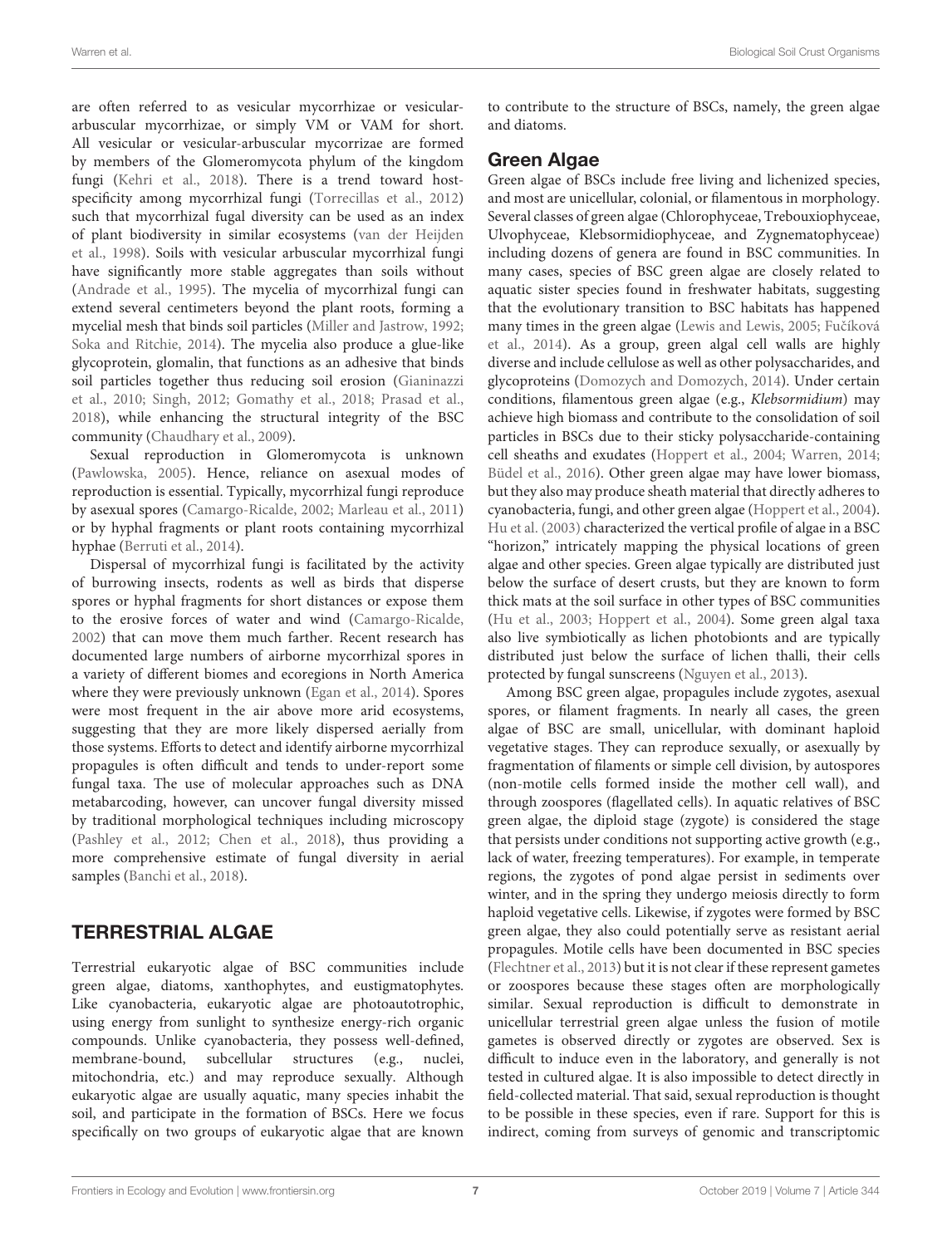data for meiosis genes in diverse eukaryotes, which are present in many trebouxiophycean genera, including terrestrial taxa (Fučíková et al., 2015). However, compared to algae living in aquatic habitats the opportunities for sexual reproduction in BSC taxa is greatly constrained because green algae require liquid water for their swimming gametes and because green algae in BSCs often are not present in high densities.

Green algae of BSCs do not necessarily need specialized spores or zygotes to disperse. Reproductive propagules of unicellular and multicellular eukaryotic algae are mostly dispersed aerially [\(Brown et al., 1964;](#page-11-32) [Broady and Smith, 1994;](#page-11-33) [Tesson et al., 2016\)](#page-15-20). [Genitsaris et al. \(2011\)](#page-12-6) documented 353 morphological taxa that have been reported in the literature related to aerobiology, with more reported regularly. The fact that new, cryptic species are being discovered and described [\(Cardon et al., 2008\)](#page-11-34) suggests that additional species will be added to the list of aerobionts. Many algae occur in both the Arctic and Antarctic polar regions demonstrating a significant capacity for global long-distance dispersal [\(Jungblut et al., 2012\)](#page-12-27). In addition to their occurrence in BSCs, airborne algae may also be deposited and survive on a variety of other substrates, including tree bark (Kharkongor and Ramanujam, [2014\)](#page-12-28), glaciers and snow fields [\(Takeuchi,](#page-15-21) [2001;](#page-15-21) [Kvíderova, 2012\)](#page-13-28), polar fellfields [\(Marshall and Chalmers,](#page-13-29) [1997\)](#page-13-29), and exterior building walls [\(Nakajima et al., 2015\)](#page-13-30).In fact, the ability of vegetative cells to survive without water can be immediate. Hydrated, actively growing cells from diverse genera of green algae have been shown to survive rapid desiccation [\(Gray et al., 2007;](#page-12-29) [Cardon et al., 2008\)](#page-11-34) indicating the presence of mechanisms that prepare even actively growing cells for desiccation. In other species, the ability to survive is a function of the age of vegetative cells. For example, compared to young cells of the alpine taxon Zygnema that are tolerant to exposure to high UV-B stress [\(Holzinger et al., 2018\)](#page-12-30) and [Herburger et al.](#page-12-31) [\(2015\)](#page-12-31) demonstrated that older vegetative cells (akinetes) are more tolerant to desiccation. Such stages likely are important to the ability of some species to survive long-range dispersal. To be part of the aerial flora, and in order to successfully colonize BSC habitats after dispersal, algae need to produce structures that can be lifted and moved in the air, and they need traits that enhance survival under drying conditions [\(Sharma and Singh,](#page-14-6) [2010\)](#page-14-6). These algae exhibit the hallmarks of poikilohydry, by equilibrating to ambient humidity and having rapid responses upon water gain [reviewed in [Green and Proctor \(2016\)](#page-12-0)]. Green algae, like cyanobacteria, and other photosynthetic species must also be able to survive in high light and possibly high UV habitats [\(Karsten and Holzinger, 2014\)](#page-12-4), allowing them to survive in harsh, high elevation terrestrial habitats and during transport, deposition, and settlement while airborne [\(Tesson et al., 2016\)](#page-15-20). Protective compounds including carotenoids, mycosporine-like amino acids, and a variety of phenolics are known in green algae [\(Kitzing et al., 2014;](#page-12-32) [Holzinger et al., 2018\)](#page-12-30). Diverse airborne green (and other) algae were noted by early researchers including [van Overeem \(1937\)](#page-15-22) and [Brown et al. \(1964\)](#page-11-32), with a recent review by [Tesson et al. \(2016\)](#page-15-20). Given that BSC green algae are so diverse, and that different reproductive stages can survive dispersal, it is reasonable to assume that the underlying mechanisms that allow these species to live in habitats supporting BSCs may also vary [\(Holzinger and Karsten, 2013\)](#page-12-33). While airborne, microalgae are tolerant to freezing temperatures and desiccation and are important ice nucleators contributing to the formation of ice and snow [\(Tesson and Šanti-Temkiv, 2018\)](#page-15-23).

#### Diatoms

Diatoms, the second group of eukaryotic algae included in this section are commonly found in BSC communities (Ettl and Gärtner, [1995;](#page-11-35) [Büdel et al., 2016\)](#page-11-30). Diatoms are species diverse and best known from aquatic habitats, often being in high abundance in both marine and freshwater communities. However, several groups of diatoms include terrestrial species known to occur in damp soils or ephemeral aquatic habitats, as well as more arid habitats. BSC diatoms are phylogenetically diverse but are dominated by pennate species from at least four taxonomic orders. On a broad geographical scale, diatoms occur in diverse BSC habitats on all continents [\(Sharma et al., 2007;](#page-14-31) Souffreau et al., [2013a;](#page-15-24) [Büdel et al., 2016\)](#page-11-30), and many of the same species have been found on different continents, indicating that diatoms can be transported great distances [\(Souffreau et al., 2013a\)](#page-15-24). More locally, diatom diversity in BSCs can be high, with upwards of 50 species reported [\(Borchhardt et al., 2017\)](#page-10-26). Unlike green algae, whose walls are carbon-based, diatom cell walls are made of silicon dioxide. Often pennate diatoms, typical of many BSC species, have a slit-like channel (raphe) along the length of the cell that produces carbon-based mucilaginous exudates that accommodate motility [\(Edgar and Pickett-Heaps, 1982\)](#page-11-36). These mucilaginous exudates also likely contribute to soil aggregation and stabilization in BSC habitats. Motile diatoms exhibit vertical movement in BSCs, in response to light and water availability [\(Hu et al., 2003\)](#page-12-2). A significant diversity of diatom vegetative cells isolated from damp soils have been shown to be tolerant of wide temperature fluctuations (both heating and freezing), but they were not tolerant of desiccation. On the other hand, resting stages of terrestrial diatoms were resistant to periods without water [\(Souffreau et al., 2010,](#page-15-25) [2013b\)](#page-15-26). This ability would allow for aerial transport, and a number of viable diatoms have been detected in airborne samples [\(Brown et al., 1964;](#page-11-32) [Sharma et al., 2007\)](#page-14-31). However, the precise mechanisms used by diatoms to tolerate periods of desiccation are not well-known.

Diatom vegetative cells including other cell types relevant to dispersal and perennation (e.g., auxospores) are diploid (2n). Asexual reproduction in diatoms involves mitotic divisions of vegetative cells [\(Mann, 1993\)](#page-13-31). Initiation of sexual reproduction is directly related to the size of vegetative cells and is typically triggered when vegetative cell size has been reduced through repeated mitotic cell divisions, to a minimum size—usually smaller than half of the normal size for most species (Edlund and Stoermer, [1997\)](#page-11-37). This overall reduction in cell size, through repeated mitotic divisions, is due to the fact that as vegetative cells divide the overlapping cell halves (valves or frustules) separate with both the top (larger) and bottom (smaller) halves regenerating a new bottom (smaller) half. The specific processes associated with sexual reproduction differs between the two main groups of diatoms—centric and pennate forms. However, the outcome is similar for both groups—production of a diploid structure—the auxospore that eventually restores the vegetative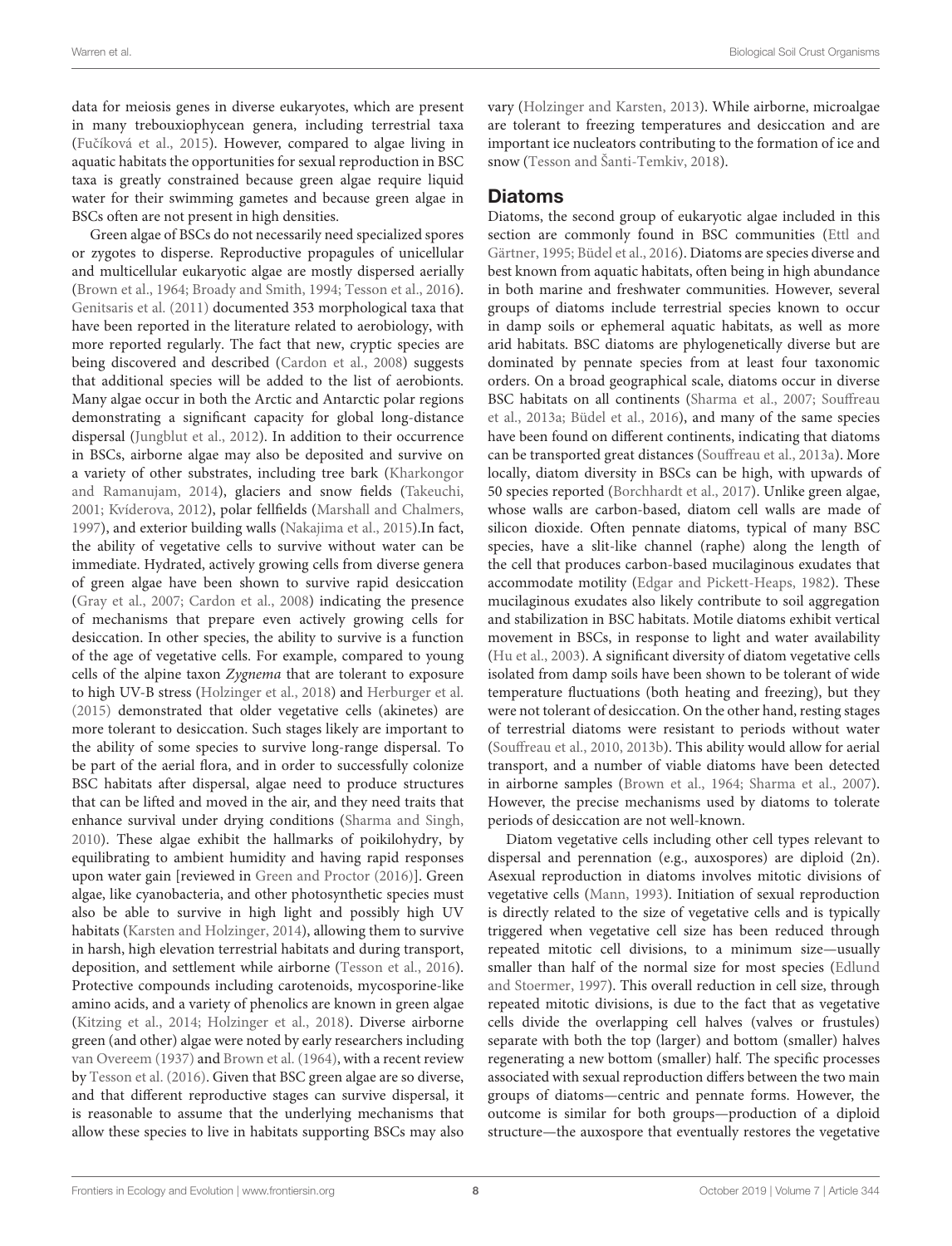cell to the normal size and form [\(Kaczmarska et al., 2001\)](#page-12-34). With subsequent mitotic cell divisions again reducing the size of future generations of vegetative cells to a point that sexual reproduction is triggered with meiosis producing gametes, by either oogamy or isogamy depending on the species. Gametes subsequently fuse to form the next generation of diploid auxospores [\(Mann, 1993\)](#page-13-31).

Aquatic diatoms are generally dispersed by water currents. However, terrestrial diatoms (e.g., vegetative cells and auxospores) are typically dispersed through the atmosphere under very dry conditions [\(Sharma and Singh, 2010;](#page-14-6) Aguilera et al., [2018\)](#page-10-27). Research has shown that diatoms can reach the atmosphere in various ways including volcanic eruptions [\(Pike,](#page-14-32) [2013;](#page-14-32) [Van Eaton et al., 2013\)](#page-15-27) and dust and sand storms (Griffin et al., [2002\)](#page-12-35). Airborne diatom propagules have been collected by various methods from a variety of locations [\(Holzapfel, 1978;](#page-12-36) [Vanormelingen et al., 2008;](#page-15-28) [Pearce et al., 2016;](#page-14-33) [Tesson et al.,](#page-15-20) [2016\)](#page-15-20).

## BRYOPHYTES

BRYOPHYTES are small spore-producing plants with a dominant and normally persistent gametophyte and include mosses, liverworts, and hornworts. Although without true xylem, many species of mosses are capable of effectively conducting water both endohydrically (in specialized water conducting tissues containing xylem precursors) and ectohydrically by quickly wicking up liquid water along external cell surfaces, often in a matter of seconds from the substrate into the shoot apices [\(Glime, 2017\)](#page-12-37). Bryophytes, similar to lichens, are poikilohydric, whereby their tissues are capable of exchanging water vapor from ambient air and equilibrating their tissue water content with the water potential of the surrounding air [\(Glime, 2017\)](#page-12-37). Most bryophytes differ from lichens in being unable to fully activate metabolism using just water vapor, although imbibing water vapor while yet desiccated acts to mitigate desiccation damage to tissues [\(Pardow and Lakatos, 2013;](#page-14-34) [Slate et al., 2018\)](#page-15-29). Nevertheless, carbon balance can be positive and recovery complete in some mosses without the addition of liquid water [\(Lange, 1969;](#page-13-32) [Lakatos, 2011\)](#page-13-33). Between the three groups, bryophytes comprise some 20,000 species [\(Shaw et al., 2011\)](#page-14-35). Although there is a common misconception that bryophytes occur only in damp, shady environments, some species occur in hot, dry environments, or dry polar environments [\(McCleary,](#page-13-34) [1959;](#page-13-34) [Scott, 1982\)](#page-14-36). With the exception of the liverwort genus Cryptothallus, virtually all bryophytes contain chlorophyll and are photosynthetic. Cryptothallus has no chlorophyll and gets its photosynthates indirectly from a host tree via a symbiotic relationship with a saprophytic fungus of the Basidiomycota [\(Wickett and Goffinet, 2008\)](#page-16-6). Most bryophytes are capable of surviving desiccation during rainless periods [\(Proctor et al.,](#page-14-37) [2007\)](#page-14-37) and desiccation tolerance even extends to antheridia and male gametes [\(Shortlidge et al., 2012;](#page-15-30) [Stark et al., 2016b\)](#page-15-31), embryonic sporophytes, and asexual propagules [\(Brinda et al.,](#page-11-38) [2016;](#page-11-38) [Stark et al., 2016a\)](#page-15-32). Upon addition of liquid water, shoots become metabolically active [\(Harten and Eickmeier, 1987\)](#page-12-38) and require about 24 h to recover in most instances [\(Coe et al., 2014\)](#page-11-39). Bryophytes are able to anchor themselves to the ground or to other suitable substrates with slender root-like rhizoids that occur on the underside of the thallus, bases of shoots, or when protonemata become subterranean [\(Odu, 1978;](#page-14-38) [Jang et al., 2011;](#page-12-39) [Glime, 2017\)](#page-12-37).

Bryophytes may reproduce sexually and asexually and these modes may co-occur in time. Although dependent upon liquid water for gamete transfer, in deserts selection has likely favored monoecious over dioecious (monoicy over dioicy) reproduction [\(Wyatt, 1982\)](#page-16-7). A significant number of dioecious BSC mosses exist, and some of the more common species may (e.g., Bryum argenteum) or may not (e.g., Syntrichia caninervis, S. ruralis) produce aboveground specialized asexual propagules. Such asexual propagules may be cryptic and only produced during periods of abundant moisture, as in the protonemal gemmae of S. caninervis, Funaria hygrometrica, and B. argenteum [\(Glime, 2017\)](#page-12-37). One of the most successful and widespread BSC species, B. argenteum, is capable of producing not only abundant spore capsules when both sexes are present, but also two kinds of gemmae (bulbils and protonemal gemmae). While the spores of B. argenteum are dispersed by air currents, their gemmae float and are likely instrumental in short distance dispersal by water. In addition to spores and propagules, probably all BSC bryophyte species commonly disperse by fragmentation of the plant body, the cells of which are totipotent [\(Glime, 2017\)](#page-12-37). In their sexual life cycle bryophytes produce multicellular haploid individuals (gametophytes) which produce gametes through mitosis [\(Glime, 2017\)](#page-12-37). Male and female gametes then fuse to form diploid individuals (sporophytes) which remain attached to the gametophytes and produce haploid spores by meiosis that in turn divide by mitosis to produce the multicellular haploid gametophyte generation—thus completing the bryophyte life cycle [\(Glime, 2017\)](#page-12-37). Sexual reproduction in many bryophytes is uncommon in dry environments due to the paucity of sexual spores or the rarity of male plants [\(Bowker et al., 2000;](#page-10-28) [Stark et al., 2000;](#page-15-33) [Horsley et al., 2011\)](#page-12-40). Asexual reproduction in bryophytes is far more prevalent than sexual reproduction [\(During and van Tooren, 1987;](#page-11-40) [Hugonnot and Celle, 2012\)](#page-12-41) and generally regarded as the primary avenue of species dispersal [\(Mishler, 1988\)](#page-13-35). Genetic diversity of at least some BSC bryophyte species can remain high regardless of whether reproduction is sexual or asexual [\(Paasch et al., 2015\)](#page-14-39). Asexual reproduction is more common in mosses [\(Pohjamo and Laaka-Lindberg, 2003\)](#page-14-40) whereas sexual reproduction is more common in liverworts [\(Peñaloza-Bojacá et al., 2018\)](#page-14-41).

Some bryophyte species are capable of producing millions of meiospores from individual sporophyte capsules or from a single m<sup>2</sup> [\(Longton, 1997;](#page-13-36) [Australian National Botanic Gardens,](#page-10-29) [2016\)](#page-10-29). However, the release of aerial propagules and particles can vary significantly over the period of a year based on weather conditions [\(Barbé et al., 2017\)](#page-10-30), including wind speed and turbulence [\(Johansson et al., 2014\)](#page-12-42). Aerial dispersal of bryophyte propagules is common [\(Flø and Hågvar, 2013\)](#page-11-41) and long-distance dispersal rates may exceed shorter-distance dispersal [\(Lönnell et al., 2012\)](#page-13-37). Long-distance aerial dispersal of diaspores (spores, gemmae, and/or leaf fragments) have all been reported [\(Laaka-Lindberg et al., 2003\)](#page-13-38). Trans-oceanic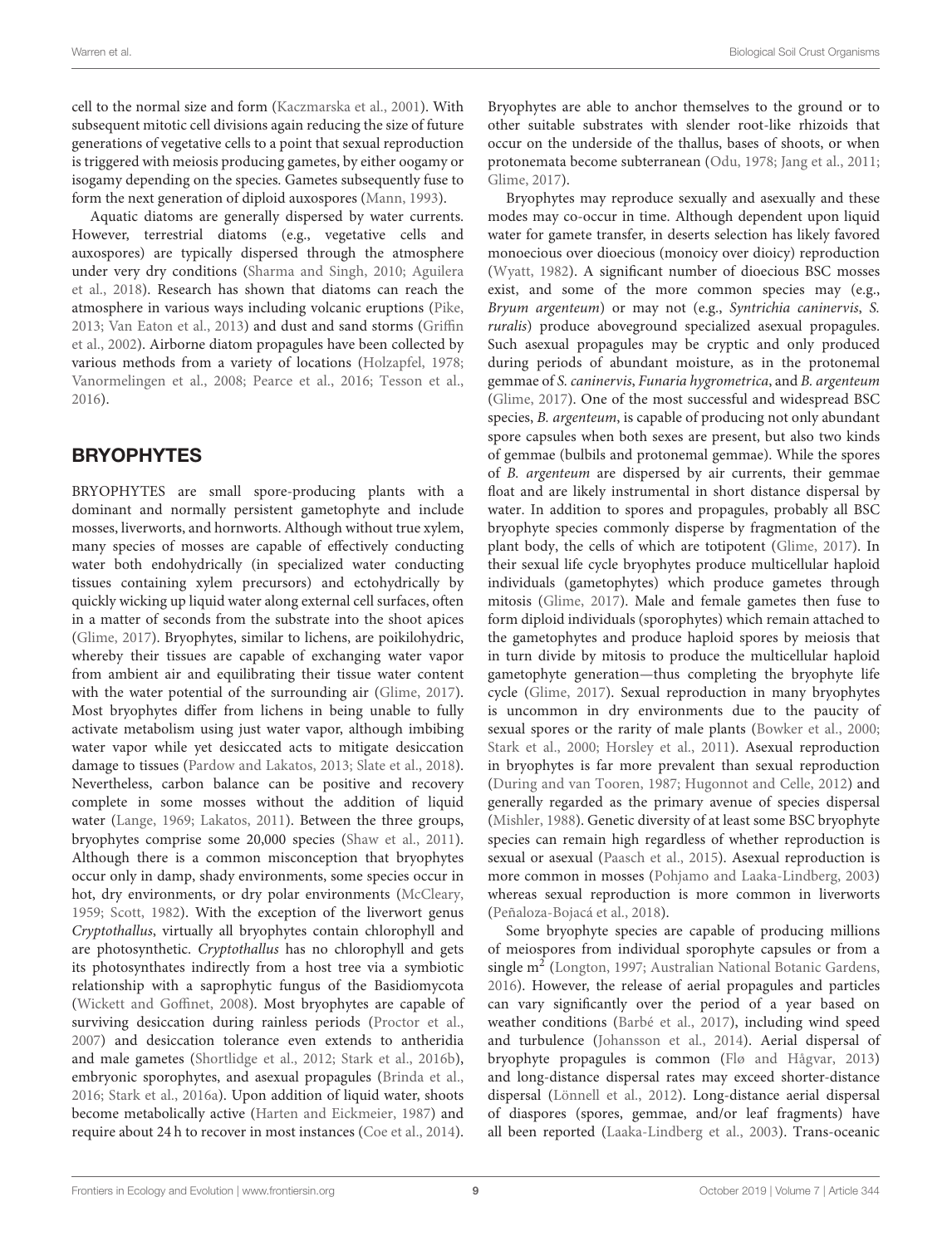and intercontinental dispersal is common [\(van Zanten, 1978;](#page-15-34) [Shaw et al., 2011\)](#page-14-35) and contributes to the intercontinental and bipolar distribution of species [\(Piñeiro et al., 2012;](#page-14-42) [Lewis et al.,](#page-13-39) [2014;](#page-13-39) [Biersma et al., 2017\)](#page-10-31). Such long-distance dispersal is now regarded as explanatory for the relative rarity of narrow endemics among bryophytes and other spore-bearing organisms [\(Shaw and Goffinet, 2000\)](#page-14-43) when compared to seed plants. Gene flow through occasional long-distance dispersal events apparently prevents the evolution of, for example, sister species on different continents. The apparent lack of connectivity of populations is due in large part to the lack of environmental uniformity. Although propagules may be widely dispersed, not all end up in a climate or on a substrate conducive to their survival. Desert soils of the world are often dominated by a relatively few, widely distributed species of bryophytes. These are characterized by strongly developed traits of desiccation tolerance, whereby a constitutive or strongly inducible ecological strategy of desiccation tolerance has evolved (e.g., the genera Syntrichia, Tortula, Bryum, Crossidium, Aloina, Pterygoneurum). Interestingly, an inducible strategy of tolerating desiccation characterizes some of the common arid land mosses in the latter three genera. Such strategies enable the gametophyte shoots of mosses to tolerate rapid or slow rates of drying to the very low equilibrating relative humidity typical of desert habitats. Even so, the life phases of bryophytes exhibit a range of desiccation tolerance, with protonema and juvenile structures normally less resistant to desiccation (Greenwood et al., in review). In Janice Glime's E-book chapter on diaspore dispersal in bryophytes (2017), a number of studies based on several species and lines of reasoning support the idea of long-distance transport of diaspores that in turn lends credibility to the Baas-Becking hypothesis that "everything is everywhere and the environment selects." Briefly, bryophyte species disperse farther than vascular plants, bryophyte species are generally more widely distributed than those of vascular plants, and the large numbers of disjunct bryophyte taxa between distant regions align with long-distance dispersal as the most supported process underlying these facts. The Baas-Becking hypothesis has been demonstrated for at least two bryophyte species, Bryum argenteum and Plagiobryum zierii, and also for the Sphagnum flora on an archipelago in the Baltic Sea. In addition, her review determined that spore size differences (small vs. large) does not inhibit dispersal, and that trans-continental spore dispersal is occurring. The Sphagnum spore rain is significant and thermal updraft and wind are significant factors controlling the dispersal of spores. Both updrafts and smoke from fires also likely facilitate spore dispersal. In the species Discelium nudum, evidence suggests that the majority of spores "escape the parent colony to travel greater distances" on the order of at least kilometers. Such evidence is consistent with the life history of many bryophyte species. Further, [van Zanten \(1976,](#page-15-35) [1978\)](#page-15-34) and [van Zanten and Pocs](#page-15-36) [\(1981\)](#page-15-36) document spore survival under conditions typical of high altitude atmospheric air currents (i.e., desiccation, wetting, and freezing) and provide evidence that bryophyte spores can enter the jet stream and travel great distances, adding to other studies indicating that spores may be recovered in rainwater. Multiple genetic studies support a long distance dispersal hypothesis.

Bryophyte spores are capable of surviving in the desiccated state for decades. Comparisons of spore desiccation tolerance and frost resistance between transoceanic and endemic species support long distance dispersal patterns, and the spore wall chemical composition suggests high survival capability befitting long distance transport.

#### SUMMARY AND DISCUSSION

Biological soil crust communities include a variety of organisms that occupy the surface layer of the soil and consolidate soil particles and aggregates into a distinguishable stable crust resistant to the erosive forces of wind and water. The most common and abundant BSC organismal groups include—cyano-, heterotrophic, and diazotrophic bacteria, free-living, lichenized, and mycorrhizal fungi, eukaryotic algae including diatoms, and bryophytes. Historically, BSCs have been most noticeable and researched in arid and semiarid environments where the vascular plant community tends to be dominated by smaller shrubs with open inter-shrub spaces that offer minimal competition for direct sunlight and provide for more equitable distribution of essential resources. BSCs are becoming more recognized in humid environments, including the humid tropics; particularly, where disturbance has temporarily removed vascular plants that normally compete for sunlight and other essential resources at soil surfaces.

Herein, we provide a thorough discussion of the various modes of reproduction and dispersal employed by the core BSC organismal groups. Modes of reproduction vary between the organismal groups but generally include both sexual and asexual alternatives, although asexual options (e.g., fission, budding, fragmentation, etc.) are far more prevalent among BSC organisms. Following successful reproduction, sexual, and/or asexual propagules must be dispersed to new, suitable environments in order to avoid competition with established local BSC communities. Almost universally, BSCs are dispersed aerially, often for very long distances, sometimes intercontinentally and interhemispherically [\(Muñoz et al., 2004;](#page-13-40) [Sharma and Singh, 2010;](#page-14-6) [Smith et al., 2013,](#page-15-37) [2018;](#page-15-38) [Herbold et al.,](#page-12-43) [2014;](#page-12-43) [Maki et al., 2019;](#page-13-41) [Warren et al., 2019\)](#page-15-2).

In spite of the extensive, research concerning arid BSC communities over the last 50 years there are still areas of research that need additional work. Specifically, some of the organismal groups are poorly known—particularly in terms of species diversity and ecological roles. For example, very little is known about the diversity and ecological roles of both the free-living and mycorrhizal fungi associated with BSCs. More work is also needed in terms of better understanding the community and ecosystem dynamics of BSCs. This paper provides important background information about the occurrence, reproduction, and dispersal of the various core organismal groups that contribute to the development and maintenance of BSC communities. However, effective application of modern molecular and microenvironment sampling tools will be pivotal in answering key questions about the diversity and functional attributes and relationships within BSC communities.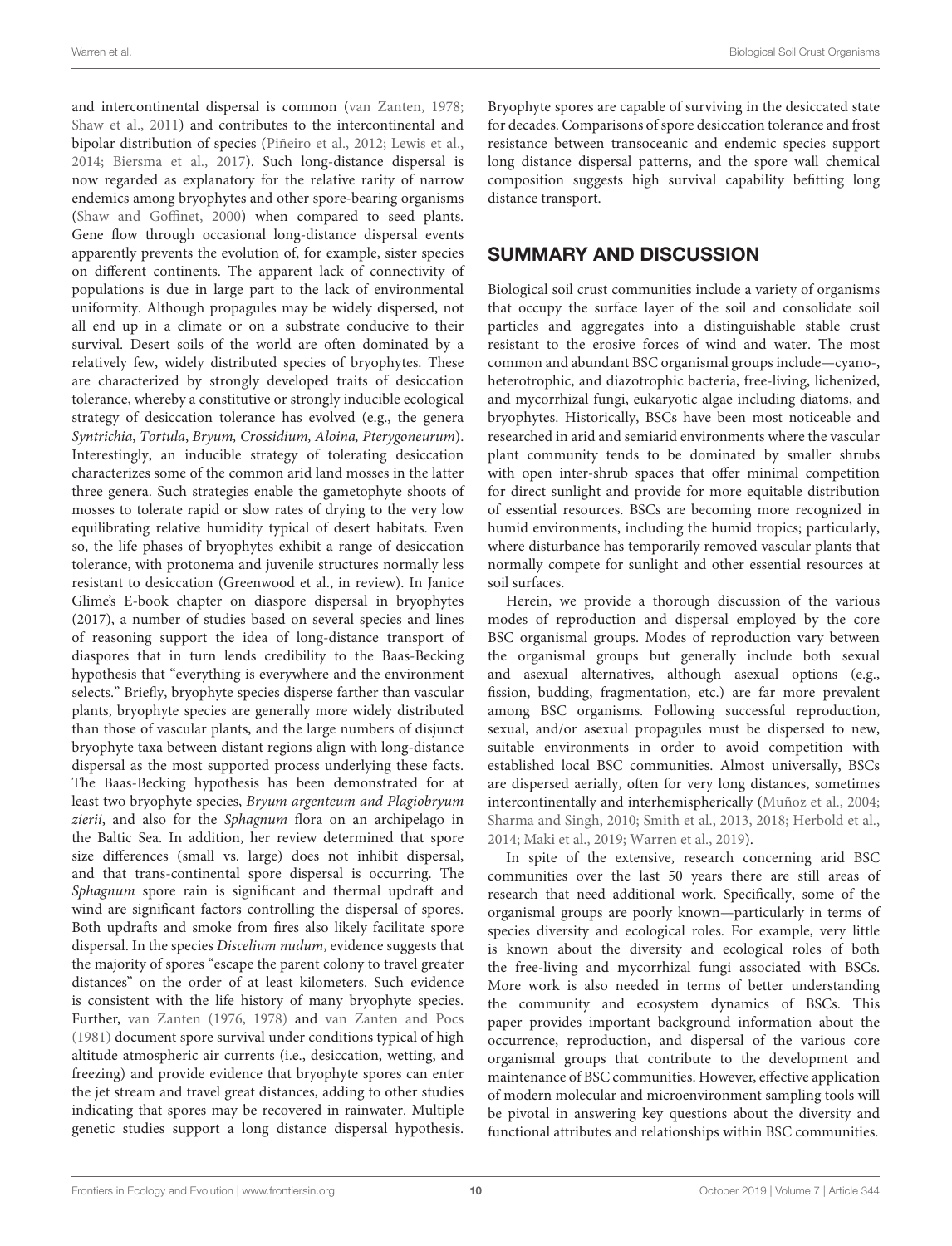## AUTHOR CONTRIBUTIONS

SW and LLS initiated, organized, and directed the endeavor. They jointly composed the section on cyanobacteria. SW composed the section on mycorrhizal fungi. LLS composed the section on lichenized fungi. LRS composed the section on bryophytes. LL composed the section on terrestrial algae. JS, NP, and TK composed the section on free-living fungi. ZA composed the section chemoheterotrophic bacteria.

#### **REFERENCES**

- <span id="page-10-4"></span>Aanderud, Z. T., Jones, S. E., Fierer, N., and Lennon, J. T. (2015). Resuscitation of the rare biosphere contributes to pulses of ecosystem activity. Front. Microbiol. 6:24. doi: [10.3389/fmicb.2015.00024](https://doi.org/10.3389/fmicb.2015.00024)
- <span id="page-10-13"></span>Aanen, D., and Hoekstra, R. (2007). "Why sex is good: on fungi and beyond," in Sex in Fungi, eds J. Heitman, J. Kronstad, J. Taylor, and L. Casselton (Washington, DC: ASM Press), 527–534.
- <span id="page-10-27"></span>Aguilera, Á., de Diego-Castilla, G., Osuna, S., Bardera, R., Mendi, S. S., Blanco, Y., et al. (2018). "Microbial ecology in the atmosphere: the last extreme environment," in Extremophilic Microbes and Metabolites Diversity Bioprospecting and Biotechnological Applications, eds A. Najjari, A. Cherif, H. Sghaier, and H. I. Ouzari (IntechOpen Online Open Access Books). doi: [10.5772/intechopen.81650](https://doi.org/10.5772/intechopen.81650)
- <span id="page-10-10"></span>Alexopoulos, C. J., Mims, C. W., and Blackwell, M. (1996). Introductory mycology. New York
- <span id="page-10-17"></span>Almeida Pereira, T., de Oliveira Passos, P., Alves dos Santos, L., Lücking, R., and da Silva Cäceres, M. E. (2018). Going extinct before being discovered? New lichen fungi form from a small fragment of the vanishing Atlantic rainforest in Brazil. Biota Neotropica 18:e20170445. doi: [10.1590/1676-0611-bn-2017-0445](https://doi.org/10.1590/1676-0611-bn-2017-0445)
- <span id="page-10-3"></span>Alvarez, C. R., Alvarez, R., Grigera, S., and Lavado, R. S. (1998). Associations between organic matter fractions and the active soil microbial biomass. Soil Biol. Biochem. 30, 767–773. doi: [10.1016/S0038-0717\(97\)00168-5](https://doi.org/10.1016/S0038-0717(97)00168-5)
- <span id="page-10-21"></span>Amo de Paz, G., Cubas, P., Crespo, A., Elix, J. A., and Lumbsch, T. (2012). Transoceanic dispersal and subsequent diversification on separate continents shaped diversity of the Xanthoparmelia pulla group (Ascomycota). PLoS ONE 7:e39683. doi: [10.1371/journal.pone.0039683](https://doi.org/10.1371/journal.pone.0039683)
- <span id="page-10-23"></span>Andrade, A., Azcón, B., and Bethlenfalvay, G. (1995). A rhizobacterium modifies plant and soil responses to the mycorrhizal fungus Glomus mosseae. Appl. Soil Ecol. 2, 195–202. doi: [10.1016/0929-1393\(95\)00054-O](https://doi.org/10.1016/0929-1393(95)00054-O)
- <span id="page-10-2"></span>Andrade, G., Mihara, K. L., Linderman, R. G., and Bethlenfalvay, G. J. (1998). Soil aggregation status and rhizobacteria in the mycorrhizosphere. Plant Soil 202, 89–96. doi: [10.1023/A:1004301423150](https://doi.org/10.1023/A:1004301423150)
- <span id="page-10-5"></span>Angel, R., and Conrad, R. (2013). Elucidating the microbial resuscitation cascade in biological soil crusts following a simulated rain event. Environ. Microbiol. 15, 2799–2815. doi: [10.1111/1462-2920.12140](https://doi.org/10.1111/1462-2920.12140)
- <span id="page-10-14"></span>Armstrong, R., and Bradwell, T. (2010). Growth of crustose lichens: a review. Geogr. Ann. 92, 3–17. doi: [10.1111/j.1468-0459.2010.00374.x](https://doi.org/10.1111/j.1468-0459.2010.00374.x)
- <span id="page-10-16"></span>Armstrong, R. A. (2017). A study of fragmentation rates in lichen populations on rock surfaces using the Kaplan-Meir estimator and Cox regression. Ann. Botanici Fennici 54, 169–178. doi: [10.5735/085.054.0326](https://doi.org/10.5735/085.054.0326)
- <span id="page-10-29"></span>Australian National Botanic Gardens (2016). Australian Bryophytes, Reproduction & Dispersal, Sexual vs. Vegetative. Available online at: [https://www.anbg.gov.](https://www.anbg.gov.au/bryophyte/sexual-vegetative.html) [au/bryophyte/sexual-vegetative.html](https://www.anbg.gov.au/bryophyte/sexual-vegetative.html)
- <span id="page-10-19"></span>Bailey, R. H. (1966). Studies on the dispersal of lichen soredia. J. Linn. Soc. Bot. 59, 479–490. doi: [10.1111/j.1095-8339.1966.tb00074.x](https://doi.org/10.1111/j.1095-8339.1966.tb00074.x)
- <span id="page-10-25"></span>Banchi, E., Ametrano, C. G., Stankovic, D., Verardo, P., Moretti, O., Gabrielli, F., ´ et al. (2018). DNA metabarcoding uncovers fungal diversity of mixed airborne samples in Italy. PLoS ONE 13:094489. doi: [10.1371/journal.pone.0194489](https://doi.org/10.1371/journal.pone.0194489)
- <span id="page-10-20"></span>Bannister, J. M., and Blanchon, D. J. (2003). The lichen genus Ranalina Ach. (Ramalinaceae) on the outlying islands of the New Zealand geographic area. Lichenologist 35, 137–146. doi: [10.1016/S0024-2829\(03\)00017-3](https://doi.org/10.1016/S0024-2829(03)00017-3)

#### FUNDING

LRS contributed to publication fees for this article via the UNLV University Libraries Open Article Fund. Funding for publication was contributed by LLS via the Monte L. Bean Museum, by grant number DEB-1036448 from the National Science Foundation to LL, and by USDA-National Institute of Food and Agriculture Hatch project CA-R-PPA-5062-H to JS. NP was supported by a Royal Thai government fellowship.

- <span id="page-10-30"></span>Barbé, M., Fenton, N. J., Caners, R., and Bergeron, Y. (2017). Interannual variation in bryophyte dispersal: linking bryophyte phenophases and weather conditions. Botany 95, 1151–1169. doi: [10.1139/cjb-2017-0054](https://doi.org/10.1139/cjb-2017-0054)
- <span id="page-10-15"></span>Baron, G. (1999). Understanding Lichens. Slough: Richmond Publishing Company, Ltd.
- <span id="page-10-11"></span>Bates, S. T., and Garcia-Pichel, F. (2009). A culture-independent study of freeliving fungi in biological soil crusts of the Colorado Plateau: their diversity and relative contribution to microbial biomass. Environ. Microbiol. 11, 56–67. doi: [10.1111/j.1462-2920.2008.01738.x](https://doi.org/10.1111/j.1462-2920.2008.01738.x)
- <span id="page-10-12"></span>Bates, S. T., Nash, T. H. III., and Garcia-Pichel, F. (2012). Patterns of diversity for fungal assemblages of biological soil crusts from the southwestern United States. Mycologia 104, 353–361. doi: [10.3852/11-232](https://doi.org/10.3852/11-232)
- <span id="page-10-0"></span>Belnap, J., Büdel, B., and Lange, O. L. (2001). "Biological soil crusts: characteristics and distribution," in Biological Soil Crusts: Structure, Function, and Management, eds J. Belnap and O. L. Lange (Heidelberg: Lange Springer-Verlag), 3–30. doi: [10.1007/978-3-642-56475-8\\_1](https://doi.org/10.1007/978-3-642-56475-8_1)
- <span id="page-10-6"></span>Belnap, J., and Gardner, J. S. (1993). Soil microstructure in soils of the Colorado Plateau: the role of the cyanobacterium Microcoleus vaginatus. Great Basin Natural. 53, 40–47.
- <span id="page-10-9"></span>Belnap, J., and Gillette, D. A. (1998). Vulnerability of desert biological soil crusts to wind erosion: the influences of crust development, soil texture, and disturbance. J. Arid Environ. 39, 133–142. doi: [10.1006/jare.1998.0388](https://doi.org/10.1006/jare.1998.0388)
- <span id="page-10-1"></span>Bergman, B., Gallon, J. R., Rai, A. N., and Stal, L. J. (1997).  $N_2$  fixation by non-heterocystous cyanobacteria. FEMS Microbiol. Rev. 19, 139–185. doi: [10.1016/S0168-6445\(96\)00028-9](https://doi.org/10.1016/S0168-6445(96)00028-9)
- <span id="page-10-24"></span>Berruti, A., Borriello, R., Orgiazzi, A., Barbera, A. C., Lumini, E., and Bianciotto, V. (2014). "Chapter 8: Arbuscular mycorrhizal fungi and their value for ecosystem management," in Biodiversity - the Dynamic Balance of the Planet, ed O. Grillo (Intech Online Open Access Books), 159–191. doi: [10.5772/58231](https://doi.org/10.5772/58231)
- <span id="page-10-22"></span>Berruti, A., Lumini,. E., Balestrini, R., and Biancotto, C. (2015). Arbuscular mycorrhizal fungi as natural biofertilizers: let's benefit from past successes. Front. Microbiol. 6:1559. doi: [10.3389/fmicb.2015.01559](https://doi.org/10.3389/fmicb.2015.01559)
- <span id="page-10-31"></span>Biersma, E. M., Jackson, J. A., Hyvönen, J., Koskinen, S., Linse, K., Griffiths, H., et al. (2017). Global biogeographic patterns of bipolar moss species. R. Soc. Open Sci. 4:170147. doi: [10.1098/rsos.170147](https://doi.org/10.1098/rsos.170147)
- <span id="page-10-18"></span>Blackwell, M., Alexopoulos, C. J., and Mims, C. W. (1996). Introductory Mycology. New York, NY: Wiley.
- <span id="page-10-8"></span>Boose, Y., Welti, A., Atkinson, J., Ramelli, F., Danielczok, A., Bingemer, H. G., et al. (2016). Heterogeneous ice nucleation on dust particles sourced from nine deserts worldwide - Part 1: Immersion freezing. Atmos. Chem. Phys. 16, 15075–15095. doi: [10.5194/acp-16-15075-2016](https://doi.org/10.5194/acp-16-15075-2016)
- <span id="page-10-26"></span>Borchhardt, N., Schiefelbein, U., Abarca, N., Boy, J., Mikhailyuk, T., Sipman, H. J. M., et al. (2017). Diversity of algae and lichens in biological soil crusts of Ardley and King George Islands, Antarctica. Antarct. Sci. 29, 229–237. doi: [10.1017/S0954102016000638](https://doi.org/10.1017/S0954102016000638)
- <span id="page-10-7"></span>Bowker, M. A., Belnap, J., Chaudhary, V. B., and Johnson, N. C. (2008). Revisiting classic water erosion models in drylands: the strong impact of biological soil crusts. Soil Biol. Biochem. 40, 2309–2316. doi: [10.1016/j.soilbio.2008.05.008](https://doi.org/10.1016/j.soilbio.2008.05.008)
- <span id="page-10-28"></span>Bowker, M. A., Stark, L. R., McLetchie, D. N., and Mishler, B. D. (2000). Sex expression, skewed sex ratios, and microhabitat distribution in the dioecious desert moss Syntrichia caninervis (Pottiaceae). Am. J. Bot. 87, 517–526. doi: [10.2307/2656595](https://doi.org/10.2307/2656595)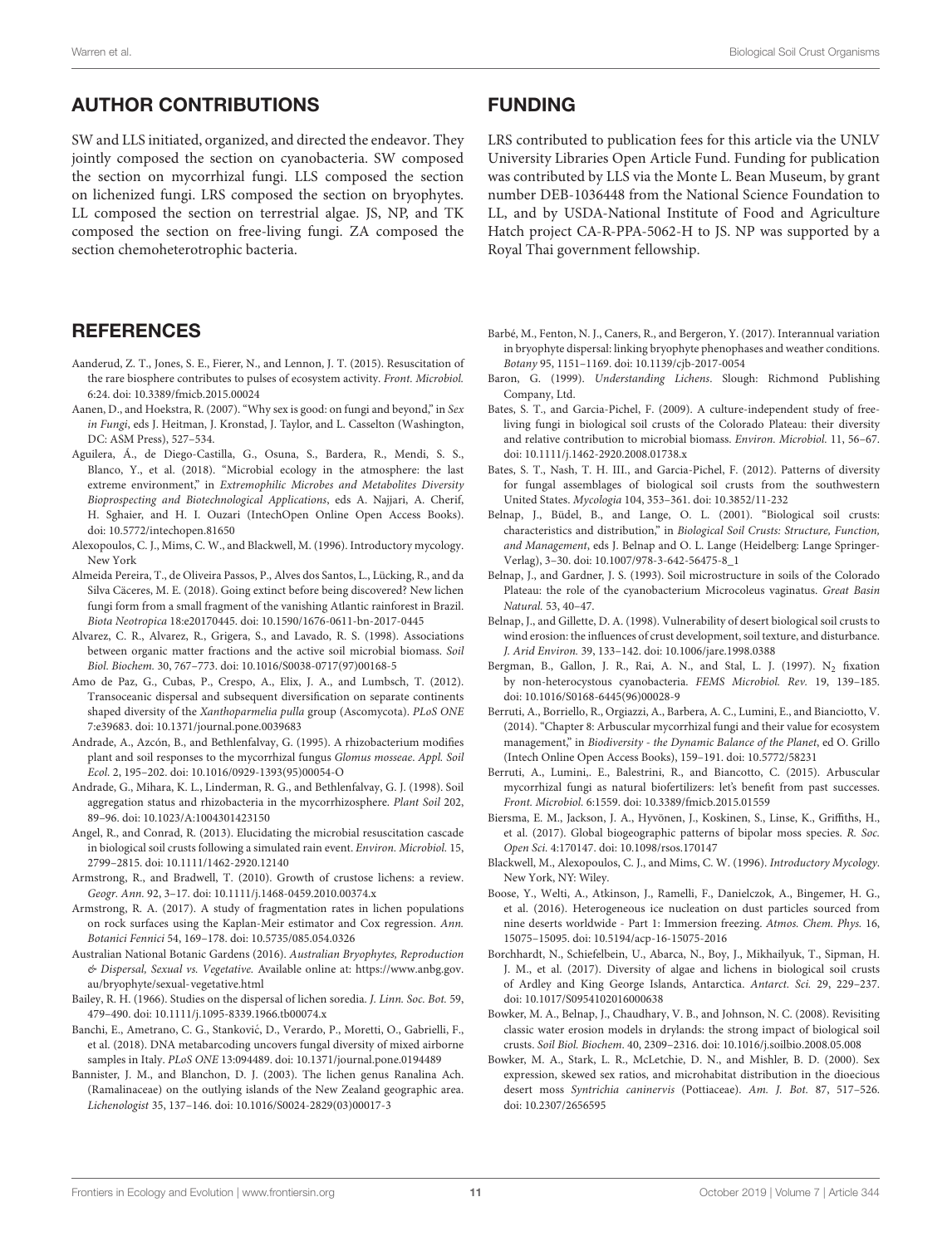- <span id="page-11-23"></span>Bowler, P. A., and Rundel, P. W. (1975). Reproductive strategies in lichens. Bot. J. Linn. Soc. 59, 470–480. doi: [10.1111/j.1095-8339.1975.tb01653.x](https://doi.org/10.1111/j.1095-8339.1975.tb01653.x)
- <span id="page-11-38"></span>Brinda, J. C., Toren, D. R., and Shevock, J. R. (2016). Campylostelium (Ptychomitriaceae) in the southwestern United States: Campylostelium laegerae sp. nov. and C. pitardii new to the Americas. Madroño 63, 353–358. doi: [10.3120/0024-9637-63.4.353](https://doi.org/10.3120/0024-9637-63.4.353)
- <span id="page-11-33"></span>Broady, P. A., and Smith, R. A. (1994). A preliminary investigation of the diversity, survivability and dispersal of algae introduced into Antarctica by human activity. Proc. Natl. Inst. Polar Res. 7, 185–197.
- <span id="page-11-21"></span>Brodo, I. M., Sharnoff, S. D., and Sharnoff, S. (2001). Lichens of North America. New Haven, CT: Yale University Press.
- <span id="page-11-32"></span>Brown, R. M., Larson, D. A., and Bold, H. C. (1964). Airborne algae: their abundance and heterogeneity. Science 143, 583–585. doi: [10.1126/science.143.3606.583](https://doi.org/10.1126/science.143.3606.583)
- <span id="page-11-30"></span>Büdel, B., Dulić, T., Darienko, T., Rubalka, M., and Friedl, T. (2016). "Cyanobacteria and algae of biological soil crusts," in Biological Soil Crusts: An Organizing Principle in Drylands, Ecological Studies 226, eds B. Weber, B. Büdel, and J. Belnap (Cham: Springer), 55–80.
- <span id="page-11-14"></span>Caesar-TonThat, T. C., and Cochran, V. L. (2001). "Role of a saprophytic Basidiomycete soil fungus in aggregate stabilization. Sustaining the global farm," in 10<sup>th</sup> International Soil Conservation Organization Meeting, eds D. E. Stott, R. H. Rohtar, and G. C. Steinhardt. 24–29 May 1999 and the USDA-ARS National Soil Erosion Research Laboratory Pages, 575–579.
- <span id="page-11-26"></span>Camargo-Ricalde, S. L. (2002). Dispersal, distribution and establishment of arbuscular mycorrhizal fungi: a review. Boletín de la Soc. Bot. México 71, 33–44. doi: [10.17129/botsci.1661](https://doi.org/10.17129/botsci.1661)
- <span id="page-11-2"></span>Campbell, E. L., and Meeks, J. C. (1989). Characteristics of hormogonia formation by symbiotic Nostoc spp. in response to the presence of Anthoceros punctatus or its extracellular products. Appl. Environ. Microbiol. 35, 125–131.
- <span id="page-11-34"></span>Cardon, Z. G., Gray, D. W., and Lewis, L. A. (2008). The green algal underground: evolutionary secrets of desert cells. BioScience 58, 114–122. doi: [10.1641/B580206](https://doi.org/10.1641/B580206)
- <span id="page-11-4"></span>Castenholz, R. W. (1982). "The movements of cyanobacteria," in The Biology of Cyanobacteria, eds N. G. Carr and B. A. Whitton (London: Blackwell), 413–439.
- <span id="page-11-25"></span>Chaudhary, V. B., Bowker, M. A., O'Dell, T. E., Grace, J. B., Redman, A. E., Rillig, M. C., et al. (2009). Untangling the biological contributions to soil stability in semiarid shrublands. Ecol. Appl. 19, 110–122. doi: [10.1890/07-2076.1](https://doi.org/10.1890/07-2076.1)
- <span id="page-11-22"></span>Chen, J., Blume, H.-P., and Beyer, L. (2000). Weathering of rocks induced by lichen colonization – a review. Catena 39, 121–146. doi: [10.1016/S0341-8162\(99\)00085-5](https://doi.org/10.1016/S0341-8162(99)00085-5)
- <span id="page-11-28"></span>Chen, W., Humbleton, S., Seifert, K. A., Carrise, O., Diarra, M. S., Peters, R. D., et al. (2018). Assessing performance of spore samplers in monitoring Aeromycobiota and fungal plant pathogen in Canada. Appl. Environ. Microbiol. 84, e02601–e02617. doi: [10.1128/AEM.02601-17](https://doi.org/10.1128/AEM.02601-17)
- <span id="page-11-9"></span>Choudoir, M. J., Barberan, A., Menninger, H. L., Dunn, R. R., and Fierer, N. (2018). Variation in range size and dispersal capabilities of microbial taxa. Ecology 99, 322–334. doi: [10.1002/ecy.2094](https://doi.org/10.1002/ecy.2094)
- <span id="page-11-13"></span>Christner, B. C., Morris, C. E., Foreman, C. M., Cai, R. M., and Sands, D. C. (2008). Ubiquity of biological ice nucleators in snowfall. Science 319, 1214–1214. doi: [10.1126/science.1149757](https://doi.org/10.1126/science.1149757)
- <span id="page-11-10"></span>Chuvochina, M. S., Alekhina, I. A., Normand, P., Petit, J. R., and Bulat, S. A. (2011). Three events of Saharan dust deposition on the Mont Blanc glacier associated with different snow-colonizing bacterial phylotypes. Microbiology 80, 125–131. doi: [10.1134/S0026261711010061](https://doi.org/10.1134/S0026261711010061)
- <span id="page-11-39"></span>Coe, K. K., Sparks, J. P., and Belnap, J. (2014). "Chapter 16: Physiological ecology of dryland biocrust mosses," in Photosynthesis in Bryophytes and Early Land Plants, eds D. T. Hanson and S. K. Rice (Dordrecht: Springer), 291–308. doi: [10.1007/978-94-007-6988-5\\_16](https://doi.org/10.1007/978-94-007-6988-5_16)
- <span id="page-11-0"></span>Colesie, C., Felde, V. J. M. L., and Büdel, B. (2016). Composition and macrostructure of biological soil crusts. Biol. Soil Crusts 226, 159–172. doi: [10.1007/978-3-319-30214-0\\_9](https://doi.org/10.1007/978-3-319-30214-0_9)
- <span id="page-11-16"></span>Collins, S. L., Sinsabaugh, R. L., Crenshaw, C., Green, L., Porras-Alfaro, A., Stursova, M., et al. (2008). Pulse dynamics and microbial processes in aridland ecosystems. J. Ecol. 96, 413–420. doi: [10.1111/j.1365-2745.2008.01362.x](https://doi.org/10.1111/j.1365-2745.2008.01362.x)
- <span id="page-11-8"></span>Costa, O. Y. A., Raaijmakers, J. M., and Kuramae, E. E. (2018). Microbial extracellular polymeric substances: ecological function and impact on soil aggregation. Front. Microbiol. [9:1636. doi: 10.3389/fmicb.2018.](https://doi.org/10.3389/fmicb.2018.01636) 01636
- <span id="page-11-5"></span>Couradeau, E., Giraldo-Silva, A., De Martini, F., and Garcia-Pichel, F. (2019). Spatial segregation of the biological soil crust microbiome around its foundational cyanobacterium, Microcoleus vaginatus, and the formation of a nitrogen-fixing cyanosphere. Microbiome 7:55a. doi: [10.1186/s40168-019-0661-2](https://doi.org/10.1186/s40168-019-0661-2)
- <span id="page-11-6"></span>Crania, B. J., Vestergaard, G., Kubli, K., Köhne, J. M., Fischer, T., Albert, A., et al. (2019). Biological soil crusts from different soil substrates harbor distinct bacterial groups with the potential to produce exopolysaccharides and lipopolysaccharides. Microbial. Ecol. doi: [10.1007/s00248-019-01415-6.](https://doi.org/10.1007/s00248-019-01415-6) [Epub ahead of print].
- <span id="page-11-12"></span>Dastrup, D. B., Carling, G. T., Collins, S. A., Nelson, S. T., Fernandez, D. P., Tingey, D. G., et al. (2018). Aeolian dust chemistry and bacterial communities in snow are unique to airshed locations across northern Utah, USA. Atmos. Environ. 193, 251–261. doi: [10.1016/j.atmosenv.2018.09.016](https://doi.org/10.1016/j.atmosenv.2018.09.016)
- <span id="page-11-15"></span>Degens, B. P., Sparling, G. P., and Abbott, L. K. (1996). Increasing the length of hyphae in a sandy soil increases the amount of water-stable aggregates. Appl. Soil Ecol. 3, 149–159. doi: [10.1016/0929-1393\(95\)00074-7](https://doi.org/10.1016/0929-1393(95)00074-7)
- <span id="page-11-3"></span>Després, V. R., Huffman, J. A., Burrows, S. M., Hoose, C., Safatov, A. S., Buryak, G., et al. (2012). Primary biological aerosol particles in the atmosphere: a review. Tellus B 64:e15598. doi: [10.3402/tellusb.v64i0.15598](https://doi.org/10.3402/tellusb.v64i0.15598)
- <span id="page-11-29"></span>Domozych, D. S., and Domozych, C. E. (2014). Multicellularity in green algae: upsizing in a walled complex. Front. Plant Sci. 5:e649. doi: [10.3389/fpls.2014.00649](https://doi.org/10.3389/fpls.2014.00649)
- <span id="page-11-20"></span>Dupont, E. M., Field, R. C., Leathers, C. E., and Northey, W. T. (1967). A survey of the airborne fungi in the Albuquerque, New Mexico, metropolitan area. J. Allergy 39, 238–244. doi: [10.1016/0021-8707\(67\)90017-2](https://doi.org/10.1016/0021-8707(67)90017-2)
- <span id="page-11-40"></span>During, H. J., and van Tooren, B. F. (1987). Recent developments in bryophyte population ecology. Tree 2, 89–93. doi: [10.1016/0169-5347\(87\)90164-9](https://doi.org/10.1016/0169-5347(87)90164-9)
- <span id="page-11-36"></span>Edgar, L. A., and Pickett-Heaps, J. D. (1982). Utrastructural localization of polysaccharides in the motile diatom Navicula cuspidata. Protoplasma 113, 10–22. doi: [10.1007/BF01283035](https://doi.org/10.1007/BF01283035)
- <span id="page-11-37"></span>Edlund, M. B., and Stoermer, E. F. (1997). Ecological, evolutionary, and systematic significance of diatom life histories. J. Phycol. 33, 897–918. doi: [10.1111/j.0022-3646.1997.00897.x](https://doi.org/10.1111/j.0022-3646.1997.00897.x)
- <span id="page-11-27"></span>Egan, C., Li, D. W., and Klironomos, J. (2014). Detection of arbuscular mycorrhizal fungal spores in the air across different biomes and ecoregions. Fungal Ecol. 12, 26–31. doi: [10.1016/j.funeco.2014.06.004](https://doi.org/10.1016/j.funeco.2014.06.004)
- <span id="page-11-7"></span>Eldridge, D. J., and Delgado-Baquerizo, M. (2019). The influence of climatic legacies on the distribution of dryland biocrust communities. Glob. Change Biol. 25, 327–336. doi: [10.1111/gcb.14506](https://doi.org/10.1111/gcb.14506)
- <span id="page-11-24"></span>Ertz, D., Guzow-Krzeminska, B., Thor, G., Łubek, A., and Kukwa, M. (2018). Photobiont switching causes changes in the reproduction strategy and phenotypic dimorphism in the Arthoniomycetes. Sci. Rep. 8:e4952. doi: [10.1038/s41598-018-23219-3](https://doi.org/10.1038/s41598-018-23219-3)
- <span id="page-11-35"></span>Ettl, H., and Gärtner, G. (1995). Syllabus der Boden-, Luft- und Flechtenalgen. Stuttgart: Gustav Fischer Verlag.
- <span id="page-11-19"></span>Ezike, D. N., Nnamani, C. V., Ogundipe, O. T., and Adekanmbi, O. H. (2016). Airborne pollen and fungal spores in Garki, Abuja (North-Central Nigeria). Aerobiologia 32, 697–707. doi: [10.1007/s10453-016-9443-5](https://doi.org/10.1007/s10453-016-9443-5)
- <span id="page-11-18"></span>Fang, Z., Ouyang, Z., Hu, L., Wang, L., Zheng, H., and Lin, X. (2005). Culturable airborne fungi in outdoor environments in Beijing, China. Sci. Total Environ. 350, 47–58. doi: [10.1016/j.scitotenv.2005.01.032](https://doi.org/10.1016/j.scitotenv.2005.01.032)
- <span id="page-11-11"></span>Favet, J., Lapanje, A., Giongo, A., Kennedy, S., Aung, Y. Y., Cattaneo, A., et al. (2013). Microbial hitchhikers on intercontinental crust: catching a lift in Chad. Int. Soc. Microb. Ecol. 7, 850–867. doi: [10.1038/ismej.2012.152](https://doi.org/10.1038/ismej.2012.152)
- <span id="page-11-1"></span>Fay, P. (1992). Oxygen relations of nitrogen fixation in cyanobacteria. Microbiol. Rev. 56, 340–373.
- <span id="page-11-31"></span>Flechtner, V. R., Pietrasiak, N., and Lewis, L. A. (2013). Newly revealed diversity of eukaryotic algae from wilderness areas of Joshua Tree National Park (JTNP). [Monogr. Western North Am. Natural.](https://doi.org/10.3398/042.006.0103) 6, 43–63. doi: 10.3398/042. 006.0103
- <span id="page-11-41"></span>Flø, D., and Hågvar, S. (2013). Aerial dispersal of invertebrates and mosses close to a receding alpine glacier in southern Norway. Arctic Antarct. Alpine Res. 45, 481–490. doi: [10.1657/1938-4246-45.4.481](https://doi.org/10.1657/1938-4246-45.4.481)
- <span id="page-11-17"></span>Frölich-Nowoisky, J., Kampf, C. J., Weber, B., Huffman, J. A., Pöhlker, C., Andreae, M. O., et al. (2016). Bioaerosols in the earth system: climate, health, and ecosystem interactions. Atmos. Res. 12. 346–376. doi: [10.1016/j.atmosres.2016.07.018](https://doi.org/10.1016/j.atmosres.2016.07.018)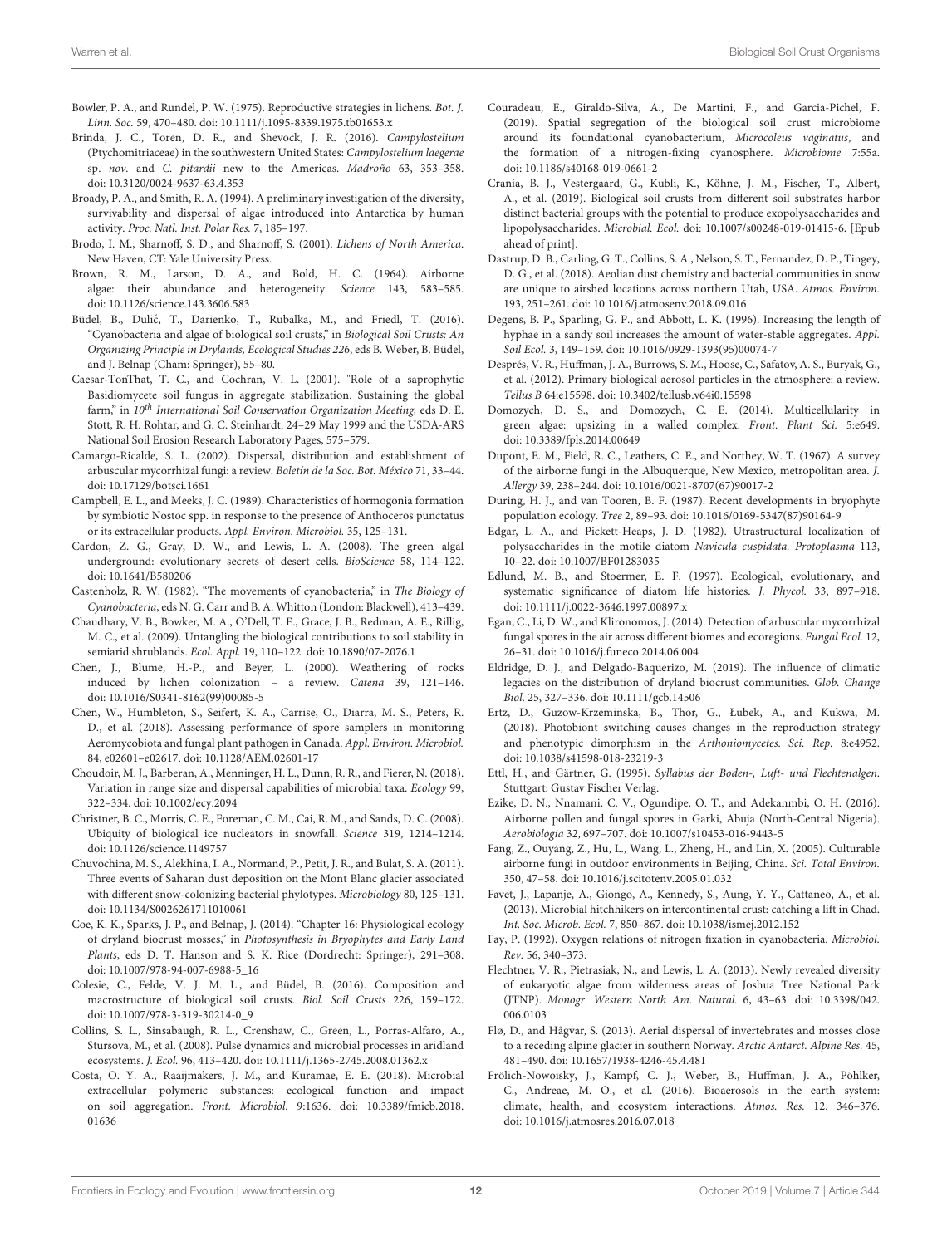- <span id="page-12-24"></span>Fučíková, K., Lewis, P. O., and Lewis, L. A. (2014). Widespread desert affiliation of trebouxiophycean green algae (Trebouxiophyceae, Chlorophyta) including discovery of three new desert genera. Phycol. Res. 62, 294–305. doi: [10.1111/pre.12062](https://doi.org/10.1111/pre.12062)
- <span id="page-12-26"></span>Fučíková, K., PaŽoutová, M., and Rindi, F. (2015). Meiotic genes and sexual reproduction in the green algal class Trebouxiophyceae (Chlorophyta). J. Phycol. 51, 419–430. doi: [10.1111/jpy.12293](https://doi.org/10.1111/jpy.12293)
- <span id="page-12-3"></span>Garcia-Pichel, F., and Wojciechowski, M. F. (2009). The evolution of a capacity to build supra-cellular ropes enable filamentous cyanobacteria to colonize highly erodible structures. PLoS ONE 4:e7801. doi: [10.1371/journal.pone.0007801](https://doi.org/10.1371/journal.pone.0007801)
- <span id="page-12-6"></span>Genitsaris, S., Moustaka-Gouni, M., and Kormas, K. A. (2011). Airborne microeukaryote colonists in experimental water containers: diversity, succession, life histories and established food webs. Aquat. Microb. Ecol. 62, 139–152. doi: [10.3354/ame01463](https://doi.org/10.3354/ame01463)
- <span id="page-12-22"></span>Gianinazzi, S., Gollotte, A., Binet, M.-N., van Tuinen, D., Redecker, D., and Wipf, D. (2010). Agroecology: the key role of arbuscular mycorrhizas in ecosystem services. Mycorrhiza 20, 519–530. doi: [10.1007/s00572-010-0333-3](https://doi.org/10.1007/s00572-010-0333-3)
- <span id="page-12-37"></span>Glime, J. M. (2017). Bryophyte Ecology. Available online at: [http://digitalcommons.](http://digitalcommons.mtu.edu/bryophyte-ecology) [mtu.edu/bryophyte-ecology](http://digitalcommons.mtu.edu/bryophyte-ecology)
- <span id="page-12-15"></span>Golan, J. J., and Pringle, A. (2017). Long-distance dispersal of fungi. Microbiol. Spectr. 5:FUNK-0047-2016. doi: [10.1128/microbiolspec.FUNK-0047-2016](https://doi.org/10.1128/microbiolspec.FUNK-0047-2016)
- <span id="page-12-23"></span>Gomathy, M., Sabarinathan, K. G., Sivasankari Devi, T., and Pandiyarajan, P. (2018). Arbuscular mycorrhizal fungi and glomalin - super glue. Int. J. Curr. Microbiol. Appl. Sci. 7, 2853–2857. doi: [10.20546/ijcmas.2018.707.334](https://doi.org/10.20546/ijcmas.2018.707.334)
- <span id="page-12-12"></span>Gostinčar, C., Grube, M., De Hoog, S., Zalar, P., and Gunde-Cimerman, N. (2009). Extremotolerance in fungi: evolution on the edge. FEMS Microbiol. Ecol. 71, 2–11. doi: [10.1111/j.1574-6941.2009.00794.x](https://doi.org/10.1111/j.1574-6941.2009.00794.x)
- <span id="page-12-29"></span>Gray, D. W., Lewis, L. A., and Cardon, Z. G. (2007). Photosynthetic recovery following desiccation of desert green algae (Chlorophyta) and their aquatic relatives. Plant Cell Environ. 30, 1240–1255. doi: [10.1111/j.1365-3040.2007.01704.x](https://doi.org/10.1111/j.1365-3040.2007.01704.x)
- <span id="page-12-14"></span>Green, L. E., Porras-Alfaro, A., and Sinsabaugh, R. L. (2008). Translocation of nitrogen and carbon integrates biotic crust and grass production in desert grassland. J. Ecol. [96, 1076–1085. doi: 10.1111/j.1365-2745.2008.0](https://doi.org/10.1111/j.1365-2745.2008.01388.x) 1388.x
- <span id="page-12-0"></span>Green, T. G. A., and Proctor, M. C. F. (2016). "Physiology of photosynthetic organisms within biological soil crusts: their adaptation, flexibility, and plasticity," in Biological Soil Crusts: An Organizing Principle in Drylands, eds B. Weber, B. Büdel and J. Belnap (Cham: Springer), 347–381. doi: [10.1007/978-3-319-30214-0\\_18](https://doi.org/10.1007/978-3-319-30214-0_18)
- <span id="page-12-35"></span>Griffin, D. W., Kellogg, C. A., Garrison, V. H., and Shinn, E. A. (2002). The global transport of dust: an intercontinental river of dust, microorganisms and toxic chemicals flows through the Earth's atmosphere. Am. Sci. 90, 228–235. doi: [10.1511/2002.3.228](https://doi.org/10.1511/2002.3.228)
- <span id="page-12-11"></span>Gundlapally, S. R., and Garcia-Pichel, F. (2006). The community and phylogenetic diversity of biological soil crusts in the Colorado Plateau studied by molecular fingerprinting and intensive cultivation. Microb. Ecol. 52, 345–357. doi: [10.1007/s00248-006-9011-6](https://doi.org/10.1007/s00248-006-9011-6)
- <span id="page-12-17"></span>Halwagy, M. H. (1994). Fungal airspora of Kuwait City, Kuwait, 1975–1987. Grana 33, 320–345. doi: [10.1080/00173139409429022](https://doi.org/10.1080/00173139409429022)
- <span id="page-12-20"></span>Harmata, K., and Olech, M. (1991). Transect for aerobiological studies from Antarctica to Poland. Grana 30, 458–463. doi: [10.1080/00173139109432009](https://doi.org/10.1080/00173139109432009)
- <span id="page-12-38"></span>Harten, J. B., and Eickmeier, W. G. (1987). Comparative desiccation tolerance of three desert Pteridophytes: response to long-term desiccation. Am. Midland Natural. 118, 337–347. doi: [10.2307/2425790](https://doi.org/10.2307/2425790)
- <span id="page-12-19"></span>Heinken, T. (1999). Dispersal patterns of terricolous lichens by thallus fragments. Lichenologist 34, 603–612. doi: [10.1006/lich.1999.0219](https://doi.org/10.1006/lich.1999.0219)
- <span id="page-12-13"></span>Henson, J. M., Butler, M. J., and Day, A. (1999). The dark side of the mycelium: melanins of phytopathogenic fungi. Annu. Rev. Phytopathol. 37, 447–471. doi: [10.1146/annurev.phyto.37.1.447](https://doi.org/10.1146/annurev.phyto.37.1.447)
- <span id="page-12-43"></span>Herbold, C. W., Lee, C. K., McDonald, I. R., and Cary, S. C. (2014). Evidence of global-scale aeolian dispersal and endemism in isolated geothermal microbial communities of Antarctica. Nat. Commun. 5:3875. doi: [10.1038/ncomms4875](https://doi.org/10.1038/ncomms4875)
- <span id="page-12-31"></span>Herburger, K., Lewis, L. A., and Holzinger, A. (2015). Photosynthetic efficiency, desiccation tolerance and ultrastructure in two phylogenetically distinct strains of alpine Zygnema sp. (Zygnematophyceae, Streptophyta): role of pre-akinete formation. Protoplasma [252, 571–589. doi: 10.1007/s00709-014-](https://doi.org/10.1007/s00709-014-0703-3) 0703-3
- <span id="page-12-1"></span>Herrero, A., Stavans, J., and Flores, E. (2016). The multicellular nature of filamentous heterocyst-forming cyanobacteria. FEMS Microbiol. Rev. 40, 831–854. doi: [10.1093/femsre/fuw029](https://doi.org/10.1093/femsre/fuw029)
- <span id="page-12-7"></span>Hoiczyk, E. (2000). Gliding motility in cyanobacteria: observations and possible explanations. Arch. Microbiol. 174, 11–17. doi: [10.1007/s002030000187](https://doi.org/10.1007/s002030000187)
- <span id="page-12-36"></span>Holzapfel, E. P. (1978). Transoceanic airplane sampling for organisms and particles. Pac. Insects 18, 169–189.
- <span id="page-12-30"></span>Holzinger, A., Albert, A., Aigner, S., Uhl, J., Schmitt-Kopplin, P., Trumhová, K., et al. (2018). Artic, Antarctic, and temperate green algae Zygnema spp. under UV-B stress: vegetative cells perform better than pre-akinetes. Protoplasma 255, 1239–1252. doi: [10.1007/s00709-018-1225-1](https://doi.org/10.1007/s00709-018-1225-1)
- <span id="page-12-33"></span>Holzinger, A., and Karsten, U. (2013). Desiccation stress and tolerance in green algae: consequences for ultrastructure, physiological, and molecular mechanisms. Front. Plant Sci. 4:327. doi: [10.3389/fpls.2013.00327](https://doi.org/10.3389/fpls.2013.00327)
- <span id="page-12-25"></span>Hoppert, M., Reimer, R., Kemmling, A., Schröder, A., Günzl, B., and Heinken, T. (2004). Structure and reactivity of a biological soil crust from a xeric sandy soil in central Europe. Geomicrobiol. J. 21, 183–191. doi: [10.1080/01490450490275433](https://doi.org/10.1080/01490450490275433)
- <span id="page-12-40"></span>Horsley, K., Stark, L. R., and McLetchie, D. N. (2011). Does the silver moss Bryum argenteum exhibit sex-specific patterns in vegetative growth rate, asexual fitness or prezygotic reproductive investment? Ann. Bot. 107, 897–907. doi: [10.1093/aob/mcr027](https://doi.org/10.1093/aob/mcr027)
- <span id="page-12-2"></span>Hu, C., Zhang, D., Huang, Z., and Liu, Y. (2003). The vertical microdistribution of cyanobacteria and algae within desert crusts and the development of the algal crusts. Plant and Soil 257, 97–111. doi: [10.1023/A:1026253307432](https://doi.org/10.1023/A:1026253307432)
- <span id="page-12-41"></span>Hugonnot, V., and Celle, J. (2012). Asexual reproduction by leaf fragmentation in Mnium stellare Hedw. J. Bryol. 34, 67–70. doi: [10.1179/1743282011Y.0000000036](https://doi.org/10.1179/1743282011Y.0000000036)
- <span id="page-12-16"></span>Ibañez, V., Rojas, G., and Roure, J. (2001). Airborne fungi monitoring in Santiago, Chile. Aerobiologia 17, 137–142. doi: [10.1023/A:1010833101583](https://doi.org/10.1023/A:1010833101583)
- <span id="page-12-39"></span>Jang, G., Yi, K., Nuno, D., Pires, N. D., Menand, B., and Dolan, L. (2011). RSL genes are sufficient for rhizoid system development in early diverging land plants. Development 138, 2273–2281. doi: [10.1242/dev.060582](https://doi.org/10.1242/dev.060582)
- <span id="page-12-8"></span>Joergensen, R. G., and Wichern, F. (2018). Alive and kicking: why dormant soil microorganisms matter. Soil Biol. Biochem. 116, 419–430. doi: [10.1016/j.soilbio.2017.10.022](https://doi.org/10.1016/j.soilbio.2017.10.022)
- <span id="page-12-42"></span>Johansson, V., Lönnell, N., Sundberg, S., and Hylander, K. (2014). Release thresholds for moss spores: the importance of turbulence and sporophyte length. J. Ecol. 102, 721–729. doi: [10.1111/1365-2745.12245](https://doi.org/10.1111/1365-2745.12245)
- <span id="page-12-27"></span>Jungblut, A. D., Vincent, W. F., and Lovejoy, C. (2012). Eukaryotes in arctic and antarctic cyanobacterial mats. FEMS Microb. Ecol. 82, 416–428. doi: [10.1111/j.1574-6941.2012.01418.x](https://doi.org/10.1111/j.1574-6941.2012.01418.x)
- <span id="page-12-34"></span>Kaczmarska, L., J. M., Ehrman and Bates S. S. (2001). "A review of auxospore structure, ontogeny, and diatom phylogeny," Sixteenth International Diatom Symposium, ed A. Economou-Amilli (Athens: Aegean Islands proceedings), 601.
- <span id="page-12-5"></span>Kaplan-Levy, R. N., Hadas, O., Summers, M. L., Rücker, J., and Sukenik, A. (2010). "Akinetes: dormant cells of cyanobacteria," in Dormancy and Resistance in Harsh Environments. Topics in Current Genetics, Vol. 21, eds E. Lubzens, J. Cerda, and M. Clark (Berlin: Springer), 5–27. doi: [10.1007/978-3-642-12422-8\\_2](https://doi.org/10.1007/978-3-642-12422-8_2)
- <span id="page-12-4"></span>Karsten, U., and Holzinger, A. (2014). Green algae in alpine biological soil crust communities: acclimation strategies against ultraviolet radiation and dehydration. Biodiver. Conserv. 23, 1845–1858. doi: [10.1007/s10531-014-0653-2](https://doi.org/10.1007/s10531-014-0653-2)
- <span id="page-12-18"></span>Kasprzyk, I., and Worek, M. (2006). Airborne fungal spores in urban and rural environments in Poland. Aerobiologia 22, 169–176. doi: [10.1007/s10453-006-9029-8](https://doi.org/10.1007/s10453-006-9029-8)
- <span id="page-12-21"></span>Kehri, H. K., Akhtar, O., Zoomi, I., and Pandey, D. (2018). Arbuscular mycorrhizal fungi: taxonomy and its systematics. Int. J. Life Sci. Res. 6, 58–71.
- <span id="page-12-9"></span>Kellogg, C. A., and Griffin, D. W. (2006). Aerobiology and the global transport of desert dust. Trends Ecol. Evol. 21, 638–644. doi: [10.1016/j.tree.2006.07.004](https://doi.org/10.1016/j.tree.2006.07.004)
- <span id="page-12-10"></span>Kendrick, B. (2017). The Fifth Kingdom. Indianapolis, IN: Hackett Publishing.
- <span id="page-12-28"></span>Kharkongor, D., and Ramanujam, P. (2014). Diversity and species composition of subaerial algal communities in forested areas of Meghalaya, India. Int. J. Biodiversity 2014:e456202. doi: [10.1155/2014/456202](https://doi.org/10.1155/2014/456202)
- <span id="page-12-32"></span>Kitzing, C., Pröschold, T., and Karsten, U. (2014). UV-induced effects on growth, photosynthetic performance and sunscreen contents in different populations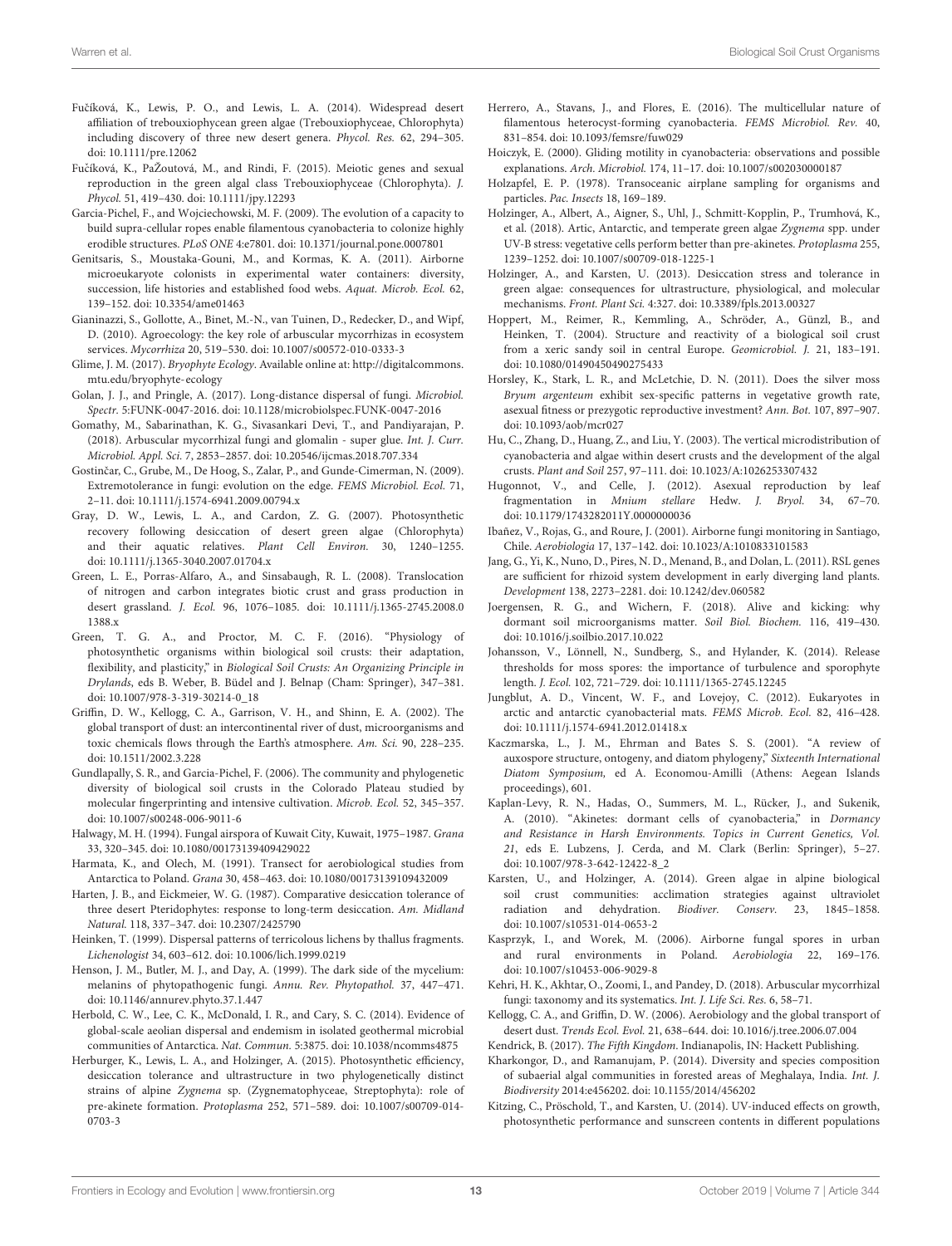of the green alga Klebsormidium fluitans (Streptophyta) from alpine soil crusts. Microb. Ecol. 67, 327–340. doi: [10.1007/s00248-013-0317-x](https://doi.org/10.1007/s00248-013-0317-x)

- <span id="page-13-23"></span>Kranner, I., Beckett, R., Hochman, A., and Nash, T. H. III. (2008). Desiccation-tolerance in lichens: a review. Bryologist 111, 576–593. doi: [10.1639/0007-2745-111.4.576](https://doi.org/10.1639/0007-2745-111.4.576)
- <span id="page-13-0"></span>Kumar, K., Mella-Herrera, R. A., and Golden, J. W. (2010). Cyanobacterial heterocysts. Cold Springs Harbor Perspectives Biol. 2:a000315. doi: [10.1101/cshperspect.a000315](https://doi.org/10.1101/cshperspect.a000315)
- <span id="page-13-3"></span>Kunkel, D. D. (1984). Cell division in baeocyte producing cyanobacteria. Protoplasma 123, 104–115. doi: [10.1007/BF01283581](https://doi.org/10.1007/BF01283581)
- <span id="page-13-12"></span>Kuske, C. R., Yeager, C. M., Johnson, S., Ticknor, L. O., and Belnap, J. (2012). Response and resilience of soil biocrust bacterial communities to chronic physical disturbance in arid shrublands. ISME J. 6, 886–897. doi: [10.1038/ismej.2011.153](https://doi.org/10.1038/ismej.2011.153)
- <span id="page-13-28"></span>Kvíderova, J. (2012). Research on cryogenic communities in Svalbard: the snow algae in temporary snowfields in Petuniabukta, Central Svalbard. Czech Polar Rep. 2, 8–19. doi: [10.5817/CPR2012-1-2](https://doi.org/10.5817/CPR2012-1-2)
- <span id="page-13-38"></span>Laaka-Lindberg, S., Korpelainen, H., and Pohjamo, M. (2003). Dispersal of asexual propagules in bryophytes. J. Hattori Bot. Lab. 93, 319–330.
- <span id="page-13-33"></span>Lakatos, M. (2011). "Lichens and bryophytes: habitats and species," in Plant Desiccation Tolerance, Ecological Studies 215, eds U. Lüttge, E. Beck, and D. Bartels (Berlin: Springer-Verlag), 65–87. doi: [10.1007/978-3-642-19106-0\\_5](https://doi.org/10.1007/978-3-642-19106-0_5)
- <span id="page-13-32"></span>Lange, O. L. (1969). CO<sub>2</sub>-Gaswechsel von Mossen nach Wasserdampfaufnahme aus dem Luftraum. Planta 89, 90–94. doi: [10.1007/BF00386500](https://doi.org/10.1007/BF00386500)
- <span id="page-13-16"></span>Lee, S. C., Ni, M., Li, W., Shertz, C., and Heitman, J. (2010). The evolution of sex: a perspective from the fungal kingdom. Microbiol. Molecul. Biol. Rev. 74, 298–340. doi: [10.1128/MMBR.00005-10](https://doi.org/10.1128/MMBR.00005-10)
- <span id="page-13-21"></span>Leger, E. A., and Forister, M. J. (2009). Colonization, abundance, and geographic range size of gravestone lichens. Basic Appl. Ecol. 10, 279–287. doi: [10.1016/j.baae.2008.04.001](https://doi.org/10.1016/j.baae.2008.04.001)
- <span id="page-13-8"></span>Lennon, J. T., and Jones, S. E. (2011). Microbial seed banks: the ecological and evolutionary implications of dormancy. Nat. Rev. Microbiol. 9, 119–130. doi: [10.1038/nrmicro2504](https://doi.org/10.1038/nrmicro2504)
- <span id="page-13-27"></span>Lewis, L. A., and Lewis, P. O. (2005). Unearthing the molecular phylodiversity of desert soil green algae (Chlorophyta). Syst. Biol. 54, 936–947. doi: [10.1080/10635150500354852](https://doi.org/10.1080/10635150500354852)
- <span id="page-13-39"></span>Lewis, L. R., Rozzi, R., and Goffinet, B. (2014). Direct long-distance dispersal shapes a New World amphitropical disjunction in the dispersal-limited dung moss Tetraplodon (Bryopsida: Splachnaceae). J. Biogeogr. 41, 2385–2395. doi: [10.1111/jbi.12385](https://doi.org/10.1111/jbi.12385)
- <span id="page-13-36"></span>Longton, R. E. (ed.). (1997). Advances in Bryology, Vol. 6 in Population Studies. Berlin: J. Cramer.
- <span id="page-13-37"></span>Lönnell, N., Hylander, K., Johnsson,. B. G., and Sundberg, S. (2012). The fate of the missing spores – patterns of realized dispersal beyond the closest vicinity of a sporulating moss. PLoS ONE 7:e41987. doi: [10.1371/journal.pone.0041987](https://doi.org/10.1371/journal.pone.0041987)
- <span id="page-13-19"></span>Lücking, R., Hodkinson, B. P., and Leavitt, S. D. (2016). The 2016 classification of lichenized fungi in the Ascomycota and Basidiomycota – Approaching one thousand genera. Bryologist 119, 361–416. doi: [10.1639/0007-2745-119.4.361](https://doi.org/10.1639/0007-2745-119.4.361)
- <span id="page-13-20"></span>Lücking, R., Hodkinson, B. P., and Leavitt, S. D. (2017). Corrections and amendments to the 2016 classification of lichenized fungi in the Ascomycota and Basidiomycota. Bryologist 120, 58–69. doi: [10.1639/0007-2745-120.1.058](https://doi.org/10.1639/0007-2745-120.1.058)
- <span id="page-13-15"></span>Maier, S., Muggia, L., Kuske, C. R., and Grube, M. (2016). "Bacteria and nonlichenized fungi within biological soil crusts," in Biological Soil Crusts: An Organizing Principle in Drylands, eds B. Weber, B. Büdel, and J. Belnap (Chaml: Springer), 81–100. doi: [10.1007/978-3-319-30214-0\\_5](https://doi.org/10.1007/978-3-319-30214-0_5)
- <span id="page-13-10"></span>Maier, S., Schmidt, T. S. B., Zheng, L. J., Peer, T., Wagner, V., and Grube, M. (2014). Analyses of dryland biological soil crusts highlight lichens as an important regulator of microbial communities. Biodiver. Conserv. 23, 1735–1755. doi: [10.1007/s10531-014-0719-1](https://doi.org/10.1007/s10531-014-0719-1)
- <span id="page-13-6"></span>Maier, S., Tamm, A., Wu, D. M., Caesar, J., Grube, M., and Weber, B. (2018). Photoautotrophic organisms control microbial abundance, diversity, and physiology in different types of biological soil crusts. Int. Soc. Microb. Ecol. J. 12, 1032–1046. doi: [10.1038/s41396-018-0062-8](https://doi.org/10.1038/s41396-018-0062-8)
- <span id="page-13-5"></span>Makhalanyane, T. P., Valverde, A., Gunnigle, E., Frossard, A., Ramond, J. B., and Cowan, D. A. (2015). Microbial ecology of hot desert edaphic systems. FEMS Microbiol. Rev. 39, 203–221. doi: [10.1093/femsre/fuu011](https://doi.org/10.1093/femsre/fuu011)
- <span id="page-13-41"></span>Maki, T., Lee, K. C., Kawai, K., Onishi, K., Hong, C. S., Kurosaki, Y., et al. (2019). Aeolian dispersal of bacteria associated with desert dust and anthropogenic

particles over continental and oceanic surfaces. J. Geophys. Res. 124, 5579–5588. doi: [10.1029/2018JD029597](https://doi.org/10.1029/2018JD029597)

- <span id="page-13-31"></span>Mann, D. G. (1993). "Patterns of sexual reproduction in diatoms," in Twelfth International Diatom Symposium. Developments in Hydrobiology, ed H Van Dam (Dordrecht: Springer), 11–20. doi: [10.1007/978-94-017-3622-0\\_2](https://doi.org/10.1007/978-94-017-3622-0_2)
- <span id="page-13-26"></span>Marleau, J., Dalpé, Y., St-Arnaud, M., and Hijri, M. (2011). Spore development and nuclear inheritance in arbuscular mycorrhizal fungi. BMC Evol. Biol. 1:51. doi: [10.1186/1471-2148-11-97](https://doi.org/10.1186/1471-2148-11-97)
- <span id="page-13-24"></span>Marshall, W. A. (1996). Aerial dispersal of lichen soredia in the maritime Antarctica. N. Phytol. 134, 523–530. doi: [10.1111/j.1469-8137.1996.tb04370.x](https://doi.org/10.1111/j.1469-8137.1996.tb04370.x)
- <span id="page-13-17"></span>Marshall, W. A. (1997). Seasonality in Antarctic airborne fungal spores. Appl. Environ. Microbiol. 63, 2240–2245.
- <span id="page-13-29"></span>Marshall, W. A., and Chalmers, M. O. (1997). Airborne dispersal of Antarctic terrestrial algae and cyanobacteria. Ecography 20, 585–593. doi: [10.1111/j.1600-0587.1997.tb00427.x](https://doi.org/10.1111/j.1600-0587.1997.tb00427.x)
- <span id="page-13-9"></span>Mazor, G., Kidron, G. J., Vonshak, A., and Abeliovich, A. (1996). The role of cyanobacterial exopolysaccharides in structuring microbial crusts. FEMS Microbiol. Ecol. 21, 121–130. doi: [10.1111/j.1574-6941.1996.tb00339.x](https://doi.org/10.1111/j.1574-6941.1996.tb00339.x)
- <span id="page-13-34"></span>McCleary, J. A. (1959). The bryophytes of a desert region in Arizona. Bryologist 62, 58–62. doi: [10.1639/0007-2745\(1959\)62\[58:TBOADR\]2.0.CO;2](https://doi.org/10.1639/0007-2745(1959)62[58:TBOADR]2.0.CO;2)
- <span id="page-13-2"></span>Meeks, J. C., and Elhai, J. (2002). Regulation of cellular differentiation in filamentous cyanobacteria in free- living and plant-associated symbiotic growth states. Microbiol. Molecul. Biol. Rev. 66, 94–121. doi: [10.1128/MMBR.66.1.94-121.2002](https://doi.org/10.1128/MMBR.66.1.94-121.2002)
- <span id="page-13-25"></span>Miller, R. M., and Jastrow, J. D. (1992). The Role of Mycorrhizal Fungi in Soil Conservation. Madison, WI: American Society of Agronomy Special Publication No. 54
- <span id="page-13-35"></span>Mishler, B. D. (1988). "Reproductive ecology of bryophytes," in Plant Reproductive Ecology: Patterns and Strategies. eds J. Lovett Doust and L. Lovett (New York, NY: Doust Oxford University Press), 285–306.
- <span id="page-13-18"></span>Mitakakis, T. Z., and Guest, D. I. (2001). A fungal spore calendar for the atmosphere of Melbourne, Australia, for the year 1993. Aerobiologia 17, 171–176. doi: [10.1023/A:1011028412526](https://doi.org/10.1023/A:1011028412526)
- <span id="page-13-13"></span>Moquin, S. A., Garcia, J. R., Brantley, S. L., Takacs-Vesbach, C. D., and Shepherd, U. L. (2012). Bacterial diversity of bryophyte-dominant biological soil crusts and associated mites. J. Arid Environ. 87, 110–117. doi: [10.1016/j.jaridenv.2012.05.004](https://doi.org/10.1016/j.jaridenv.2012.05.004)
- <span id="page-13-40"></span>Muñoz, J., Felicísimo, Á. M., Cabezas, F., Burgaz, A. R., and Martinez, I. (2004). Wind as a long-distance dispersal vehicle in the southern hemisphere. Science 304, 1144–1147. doi: [10.1126/science.1095210](https://doi.org/10.1126/science.1095210)
- <span id="page-13-1"></span>Mur, L. R., Skulberg, O. M., and Utkilen, H. (1999). "Chapter 2: Cyanobacteria in the environment," in Toxic Cyanobacteria in Water: A Guide to Their Public Health Consequences, Monitoring and Management, eds I. Chorus and J. Bartram (Geneva: World Health Organization).
- <span id="page-13-11"></span>Nagy, M. L., Perez, A., and Garcia-Pichel, F. (2005). The prokaryotic diversity of biological soil crusts in the Sonoran Desert (Organ Pipe Cactus National Monument, AZ). Fems Microbiol. Ecol. 54, 233–245. doi: [10.1016/j.femsec.2005.03.011](https://doi.org/10.1016/j.femsec.2005.03.011)
- <span id="page-13-30"></span>Nakajima, M., Hokoi, S., Ogura, D., and IBA, C. (2015). Relationship between environmental conditions and algal growth on exterior walls of the Ninnaji Temple, Kyoto. Energy Proc. [78, 1329–1334. doi: 10.1016/j.egypro.2015.](https://doi.org/10.1016/j.egypro.2015.11.149) 11.149
- <span id="page-13-4"></span>Namsaraev, Z., Mano, M. -J., Fernandez, R., and Wilmotte, A. (2010). Biogeography of terrestrial cyanobacteria from Antarctic ice-free areas. Ann. Glaciol. [51, 171–177. doi: 10.3189/1727564117959](https://doi.org/10.3189/172756411795931930) 31930
- <span id="page-13-22"></span>Nash, T. H. III, Reiner, A., Demmig-Adams, B., Killian, E., Kaiser, W., and Lange, O. L. (1990). The effect of atmospheric desiccation and osmotic water stress on photosynthesis and dark respiration of lichens. N. Phytol. 116, 269–276. doi: [10.1111/j.1469-8137.1990.tb04714.x](https://doi.org/10.1111/j.1469-8137.1990.tb04714.x)
- <span id="page-13-14"></span>Navarro-Noya, Y. E., Jimenez-Aguilar, A., Valenzuela-Encinas, C., Alcantara-Hernandez, R. J., Ruiz-Valdiviezo, V. M., Ponce-Mendoza, A., et al. (2014). Bacterial communities in soil under moss and lichen-moss crusts. Geomicrobiol. J. [31, 152–160. doi: 10.1080/01490451.2013.](https://doi.org/10.1080/01490451.2013.820236) 820236
- <span id="page-13-7"></span>Nelson, M. B., Martiny, A. C., and Martiny, J. B. H. (2016). Global biogeography of microbial nitrogen-cycling traits in soil. Proc. Natl. Acad. Sci. U.S.A. 113, 8033–8040. doi: [10.1073/pnas.1601070113](https://doi.org/10.1073/pnas.1601070113)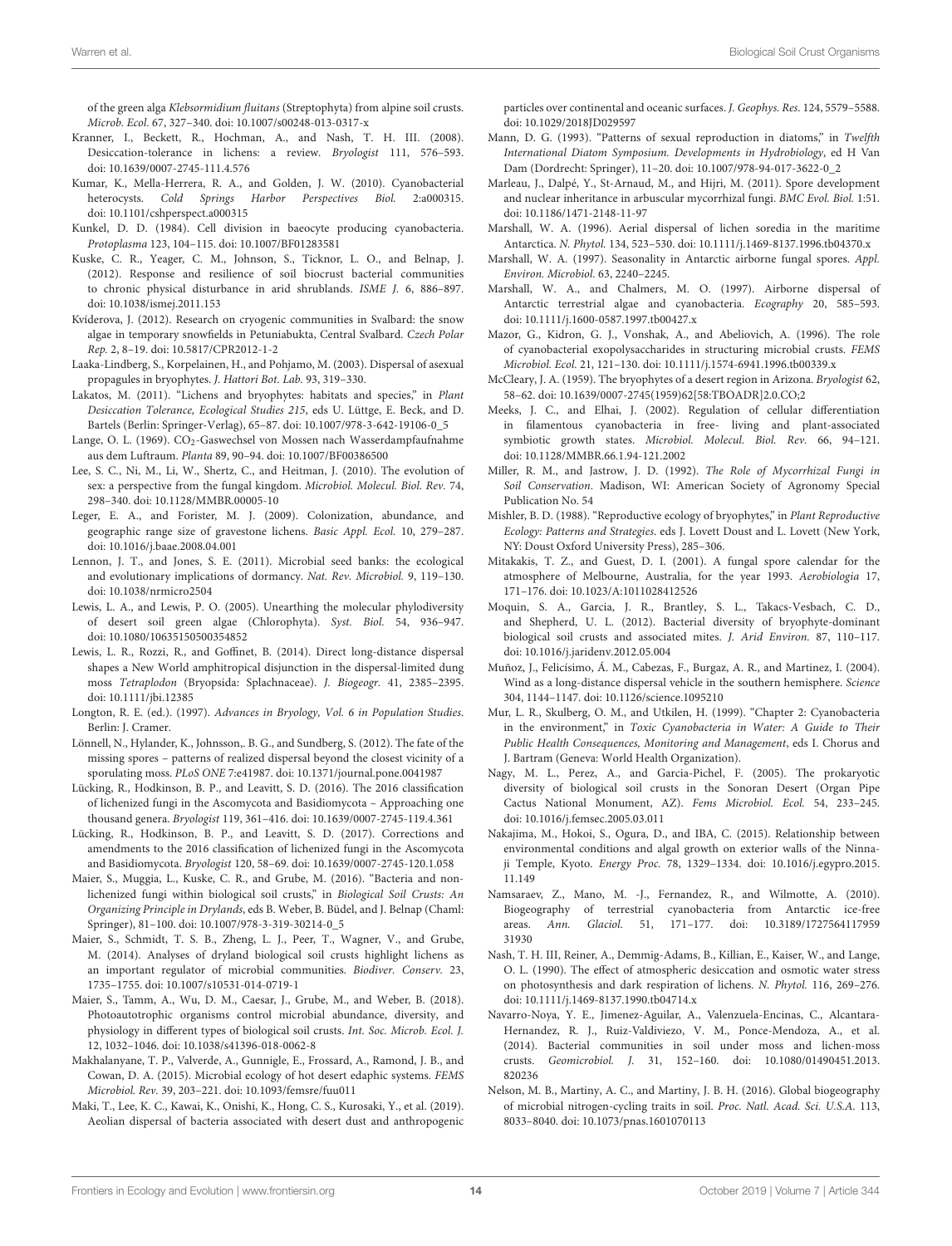- <span id="page-14-30"></span>Nguyen, K. H., Chollet-Krugler, M., Gouault, N., and Tomasi, S. (2013). UVprotectant metabolites from lichens and their symbiotic partners. Nat. Product Rep. 30, 1490–1508. doi: [10.1039/c3np70064j](https://doi.org/10.1039/c3np70064j)
- <span id="page-14-12"></span>Nieuwenhuis, B. P. S., and James, T. Y. (2016). The frequency of sex in fungi. Philos. Transac. R. Soc. B 371:20150540. doi: [10.1098/rstb.2015.0540](https://doi.org/10.1098/rstb.2015.0540)
- <span id="page-14-7"></span>Nunes da Rocha, U., Cadillo-Quiroz, H., Karaoz, U., Rajeev, L., Klitgord, N., Dunn, S., et al. (2015). Isolation of a significant fraction of nonphototroph diversity from a desert biological soil crust. Front. Microbiol. 6:277. doi: [10.3389/fmicb.2015.00277](https://doi.org/10.3389/fmicb.2015.00277)
- <span id="page-14-38"></span>Odu, E. A. (1978). The adaptive importance of moss rhizoids for attachment to the substratum. J. Bryol. 10, 163–181. doi: [10.1179/jbr.1978.10.2.163](https://doi.org/10.1179/jbr.1978.10.2.163)
- <span id="page-14-13"></span>Ojeda-López, M., Chen, W., Eagle, C. E., Gutiérrez, G., Jia, W. L., Swilaiman, S. S., et al. (2018). Evolution of asexual and sexual reproduction in the aspergilli. Stud. Mycol. 91, 37–59. doi: [10.1016/j.simyco.2018.10.002](https://doi.org/10.1016/j.simyco.2018.10.002)
- <span id="page-14-11"></span>Oren, A., and Gunde-Cimerman, N. (2007). Mycosporines and mycosporine-like amino acids: UV protectants or multipurpose secondary metabolites? FEMS Microbiol. Lett. 269, 1–10. doi: [10.1111/j.1574-6968.2007.00650.x](https://doi.org/10.1111/j.1574-6968.2007.00650.x)
- <span id="page-14-24"></span>Ott, S., Treiber, K., and Jahns, H. M. (1993). The development of regenerative thallus structures in lichens. Botan. J. Linn. Soc. 113, 61–76. doi: [10.1111/j.1095-8339.1993.tb00329.x](https://doi.org/10.1111/j.1095-8339.1993.tb00329.x)
- <span id="page-14-39"></span>Paasch, A. E., Mishler, B. D., Nosratinia, S. L. R., and Fishler, K. M. (2015). Decoupling of sexual reproduction and genetic diversity in the female-biased Mojave Desert moss Syntrichia caninervis (Pottiaceae). Int. J. Plant Sci. 176, 751–761. doi: [10.1086/682708](https://doi.org/10.1086/682708)
- <span id="page-14-34"></span>Pardow, A., and Lakatos, M. (2013). Desiccation tolerance and global change; implications for tropical bryophytes in lowland forests. Biotropica 45, 27–36. doi: [10.1111/j.1744-7429.2012.00884.x](https://doi.org/10.1111/j.1744-7429.2012.00884.x)
- <span id="page-14-29"></span>Pashley, C. H., Fairs, A., Free, R. C., and Wardlaw, A. J. (2012). DNA analysis of outdoor air reveals a high degree of fungal diversity, temporal variability, and genera not seen by spore morphology. Fungal Biol. 116, 214–224. doi: [10.1016/j.funbio.2011.11.004](https://doi.org/10.1016/j.funbio.2011.11.004)
- <span id="page-14-28"></span>Pawlowska, T. E. (2005). Genetic processes in arbuscular mycorrhizal fungi. FEMS Microbiol. Lett. 251, 185–192. doi: [10.1016/j.femsle.2005.08.007](https://doi.org/10.1016/j.femsle.2005.08.007)
- <span id="page-14-33"></span>Pearce, D. A., Alekhina, I. A., Terauds, A., Wilmotte, A., Quesada, A., Edwards, A., Dommergue, A., et al. (2016). Aerobiology over Antarctica – a new initiative for atmospheric ecology. Front. Microbiol. 7:16. doi: [10.3389/fmicb.2016.00016](https://doi.org/10.3389/fmicb.2016.00016)
- <span id="page-14-41"></span>Peñaloza-Bojacá, G. F., Axevedo de Oliveira, B., Teixeira Araújo, C. A., Bubantz Fantecelle, L., and Maciel Silva, A. S. (2018). Bryophyte reproduction on ironstone outcrops: delicate plants in harsh environments. Flora 38, 155–161. doi: [10.1016/j.flora.2017.02.017](https://doi.org/10.1016/j.flora.2017.02.017)
- <span id="page-14-9"></span>Pepe-Ranney, C., Koechli, C., Potrafka, R., Andam, C., Eggleston, E., Garcia-Pichel, F., et al. (2016). Non-cyanobacterial diazotrophs mediate dinitrogen fixation in biological soil crusts during early crust formation. Int. Soc. Microb. Ecol. J. 10, 287–298. doi: [10.1038/ismej.2015.106](https://doi.org/10.1038/ismej.2015.106)
- <span id="page-14-32"></span>Pike, J. (2013). Of volcanoes and diatoms. Geology 41, 1189–1200. doi: [10.1130/focus112013.1](https://doi.org/10.1130/focus112013.1)
- <span id="page-14-42"></span>Piñeiro, R., Popp, M., Hassel, K., Listl, D., Westergaard, K. B., Flatberg, K. I., et al. (2012). Circumarctic dispersal and long-distance colonization of South America: the moss genus Conclidium. J. Biogeogr. 39, 2041–2051. doi: [10.1111/j.1365-2699.2012.02765.x](https://doi.org/10.1111/j.1365-2699.2012.02765.x)
- <span id="page-14-26"></span>Pirozynski, K. A. (1981). Interactions between fungi and plants through the ages. Can. J. Bot. 59, 1824–1825. doi: [10.1139/b81-243](https://doi.org/10.1139/b81-243)
- <span id="page-14-40"></span>Pohjamo, M., and Laaka-Lindberg, S. (2003). Reproductive modes in the epixylic hepatic Anastrophyllum hellenarium. Perspect. Plant Ecol. Evol. Systemat. 6, 159–168. doi: [10.1078/1433-8319-00074](https://doi.org/10.1078/1433-8319-00074)
- <span id="page-14-27"></span>Prasad, M., Chaudhary, M., Ramakrishnan, S., and Mahawer, S. K. (2018). Glomalin: a miracle protein for soil sustainability. Indian Farmer 5, 1092–1100.
- <span id="page-14-16"></span>Priyamvada, H., Akila, M., Singh, R. K., Ravikrishna, R., Verma, R. S., Philip, L., et al. (2017). Terrestrial macrofungal diversity from the tropical dry evergreen biome of southern India and its potential role in aerobiology. PLoS ONE 12:e016333. doi: [10.1371/journal.pone.0169333](https://doi.org/10.1371/journal.pone.0169333)
- <span id="page-14-37"></span>Proctor, M. C. F., Oliver, M. J., Wood, A. J., Alpert, P., Stark, L. R., Cleavitt, N. L., et al. (2007). Desiccation-tolerance in bryophytes: a review. Bryologist 110, 595–621. doi: [10.1639/0007-2745\(2007\)110\[595:DIBAR\]2.0.CO;2](https://doi.org/10.1639/0007-2745(2007)110[595:DIBAR]2.0.CO;2)
- <span id="page-14-4"></span>Rastogi, R. P., and Incharoensakdi, A. (2014). Characterization of UVscreening compounds, mycosporine-like amino acids, and scytonemin n the cyanobacterium Lyngbya sp. CU2555. FEMS Microbiol. Ecol. 87, 244–256. doi: [10.1111/1574-6941.12220](https://doi.org/10.1111/1574-6941.12220)
- <span id="page-14-21"></span>Reineria Diaz, M., Iglesias, I., and Jato, V. (1998). Seasonal variation of airborne fungal spore concentrations in a vineyard of North-West Spain. Aerobiologia 14, 221–227. doi: [10.1007/BF02694210](https://doi.org/10.1007/BF02694210)
- <span id="page-14-10"></span>Reininger, V., Martinez-Garcia, L. B., Sanderson, L., and Antunes, P. M. (2015). Composition of fungal communities differs based on soil types and geographical location. AoB Plants 7: plv110. doi: [10.1093/aobpla/plv110](https://doi.org/10.1093/aobpla/plv110)
- <span id="page-14-5"></span>Rippin, M., Bourchhardt, N., Williams, L., Colesie, C., Jung, P., Büdel, B., et al. (2018). Genus richness of microalgae and cyanobacteria in biological soil crusts from Svalbard and Livingston Island: morphological versus molecular approaches. Polar Biol. [41, 909–923. doi: 10.1007/s00300-018-](https://doi.org/10.1007/s00300-018-2252-2) 2252-2
- <span id="page-14-25"></span>Ronnås, C., Werth, S., Ovaskainen, O., Várkonyi, G., Scheidegger, C., and Snäll, T. (2017). Discovery of long-distance dispersal in a lichen-forming ascomycete. N. Phytol. 216, 216–226. doi: [10.1111/nph.14714](https://doi.org/10.1111/nph.14714)
- <span id="page-14-15"></span>Roper, M., Seminara, A., Bandi, M. M., Cobb, A., Dillard, H. R., and Pringle, A. (2010). Dispersal of fungal spores on a cooperatively generated wind. Proc. Natl. Acad. Sci. [107, 17474–17479. doi: 10.1073/pnas.10035](https://doi.org/10.1073/pnas.1003577107) 77107
- <span id="page-14-19"></span>Rosas, I., Escamilla, B., Calderon, C., and Mosiño, P. (1990). The daily variations of airborne fungal spores in Mexico City. Aerobiologia 6:153. doi: [10.1007/BF02539108](https://doi.org/10.1007/BF02539108)
- <span id="page-14-23"></span>Rosentreter, R. (1993). Vagrant lichens in North America. Bryologist 96, 333–338. doi: [10.2307/3243861](https://doi.org/10.2307/3243861)
- <span id="page-14-3"></span>Rosentreter, R., Bowker, M., and Belnap, J. (2007). A Field Guide to Biological Soil Crusts of Western U.S. Drylands. U.S. Government Printing Office, Denver, Colorado.
- <span id="page-14-1"></span>Rossi, F., and De Philippis, R. (2015). Role of cyanobacterial exopolysaccharides in phototrophic biofilms and in complex microbial mats. Life 5, 1218–1238. doi: [10.3390/life5021218](https://doi.org/10.3390/life5021218)
- <span id="page-14-20"></span>Sabariego, S., Díez, A., and Guttiérrez, M. (2007). Monitoring of airborne fungi in Madrid (Spain). Acta Botan. Croat. 66, 117–126. Available online at: [https://](https://hrcak.srce.hr/index.php?show=clanak&id_clanak=17179) [hrcak.srce.hr/index.php?show=clanak&id\\_clanak=17179](https://hrcak.srce.hr/index.php?show=clanak&id_clanak=17179)
- <span id="page-14-18"></span>Sandrone, S. (2014). Indagini lichenologiche e aerobiologiche in ambiente aperto in Valle d'Acosta. Revue Valdôtaine d'Histoire Naturelle 68, 17–23.
- <span id="page-14-2"></span>Scherer, S., Chen, T. W., and Böger, P. (1988). A new UV-A/B protecting pigment in the terrestrial cyanobacterium Nostoc commune. Plant Physiol. 88, 1055–1057. doi: [10.1104/pp.88.4.1055](https://doi.org/10.1104/pp.88.4.1055)
- <span id="page-14-8"></span>Schimel, J. P., and Schaeffer, S. M. (2012). Microbial control over carbon cycling in soil. Front. Microbiol. 3:11. doi: [10.3389/fmicb.2012.00348](https://doi.org/10.3389/fmicb.2012.00348)
- <span id="page-14-0"></span>Schirrmeister, B. E., Antonelli, A., and Bagheri, H. C. (2011). The origin of multicellularity in cyanobacteria. BMC Evol. Biol. 11:45. doi: [10.1186/1471-2148-11-45](https://doi.org/10.1186/1471-2148-11-45)
- <span id="page-14-36"></span>Scott, G. A. M. (1982). "Desert bryophytes," in Bryophyte Ecology, ed A. J. E. Smith (Dordrecht: Springer), 105-122. doi: [10.1007/978-94-009-5891-3\\_4](https://doi.org/10.1007/978-94-009-5891-3_4)
- <span id="page-14-14"></span>Seyedmousavi, S., Netea, M. G., Mouton, J. W., Melchers, W. J., Verweij, P. E., and de Hoog, G. S. (2014). Black yeasts and their filamentous relatives: principles of pathogenesis and host defense. Clin. Microbiol. Rev. 27, 527–542. doi: [10.1128/CMR.00093-13](https://doi.org/10.1128/CMR.00093-13)
- <span id="page-14-17"></span>Shams-Ghahfarokhi, M., Aghaei-Gharehbolagh, S., Aslani, N., and Razzaghi-Abyaneh, M. (2014). Investigation on distribution of airborne fungi in outdoor environment in Tehran, Iran. J. Environ. Health Sci. Eng. 12:54. doi: [10.1186/2052-336X-12-54](https://doi.org/10.1186/2052-336X-12-54)
- <span id="page-14-31"></span>Sharma, N. K., Rai, A. K., Singh, S., and Brown, R. M. Jr. (2007). Airborne algae: their present status and relevance. J. Phycol. [43, 615–627. doi: 10.1111/j.1529-8817.2007.0](https://doi.org/10.1111/j.1529-8817.2007.00373.x) 0373.x
- <span id="page-14-6"></span>Sharma, N. K., and Singh, S. (2010). Differential aerosolization of algal and cyanobacterial particles in the atmosphere. Ind. J. Microbiol. 50, 468–473. doi: [10.1007/s12088-011-0146-x](https://doi.org/10.1007/s12088-011-0146-x)
- <span id="page-14-43"></span>Shaw, A. J., and Goffinet, B. (eds.). (2000). Bryophyte Biology. Cambridge: Cambridge University Press.
- <span id="page-14-35"></span>Shaw, A. J., Szövényl, P., and Shaw, B. (2011). Bryophyte diversity and evolution: windows into the early evolution of land plants. Am. J. Bot. 98, 352–369. doi: [10.3732/ajb.1000316](https://doi.org/10.3732/ajb.1000316)
- <span id="page-14-22"></span>Shinn, E. A., Griffin, D. W., and Seba, D. B. (2003). Atmospheric transport of mold spores in clouds of desert dust. Arch. Environ. Health 58, 498–504. Available online at: [https://pdfs.semanticscholar.org/a540/](https://pdfs.semanticscholar.org/a540/8ad168e1e95727a504ef7bb4792e5500c728.pdf) [8ad168e1e95727a504ef7bb4792e5500c728.pdf](https://pdfs.semanticscholar.org/a540/8ad168e1e95727a504ef7bb4792e5500c728.pdf)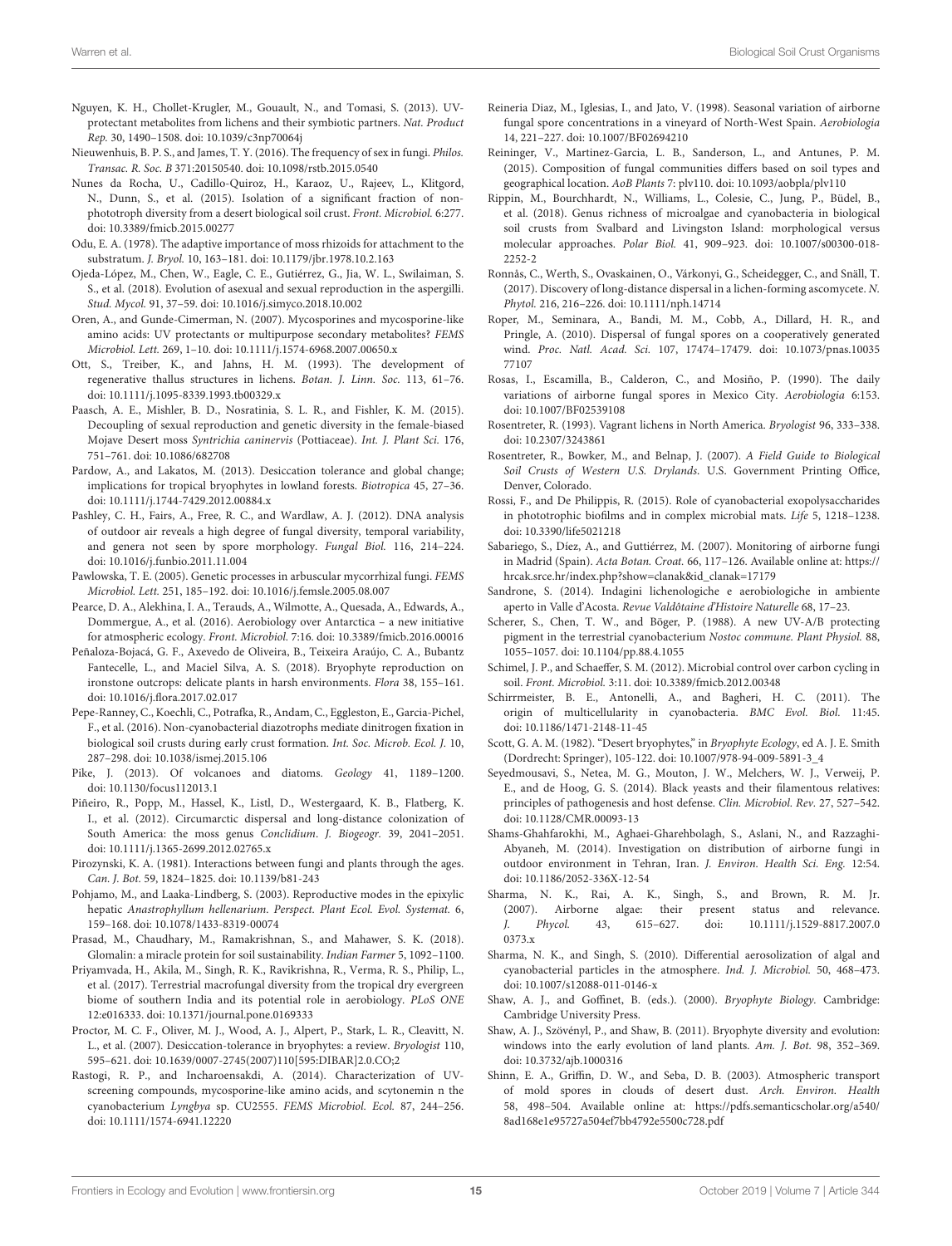- <span id="page-15-30"></span>Shortlidge, E. E., Rosenstiel, T. N., and Eppley, S. M. (2012). Tolerance to environmental desiccation in moss sperm. N. Phytol. 194, 741–750. doi: [10.1111/j.1469-8137.2012.04106.x](https://doi.org/10.1111/j.1469-8137.2012.04106.x)
- <span id="page-15-18"></span>Singh, P. K. (2012). Role of glomalin related soil protein produced by arbuscular mycorrhizal fungi: a review. Agricul. Sci. Res. J. 2, 119–125.
- <span id="page-15-29"></span>Slate, M. L., Stark, L. R., Greenwood, J. L., Clark, T. A., and Brinda, J. C. (2018). The role of prehydration in rescuing shoots of mosses damaged by extreme desiccation events: Syntrichia norvegica (Pottiaceae). Bryologist 121, 193–204. doi: [10.1639/0007-2745-121.2.193](https://doi.org/10.1639/0007-2745-121.2.193)
- <span id="page-15-38"></span>Smith, D. J., Ravichandar, J. D., Jain, S., Griffin, D. W., Yu, H., Tan, Q., et al. (2018). Airborne bacteria in Earth's lower stratosphere resemble taxa detected in the troposphere: results from a new NASA aircraft bioaerosol collector (ABC). Front. Microbiol. 9:1752. doi: [10.3389/fmicb.2018.01752](https://doi.org/10.3389/fmicb.2018.01752)
- <span id="page-15-37"></span>Smith, D. J., Timonen, H. J., Jaffe, D. A., Griffin, D. W., Birmele, M. N., Perry, K. D., et al. (2013). Intercontinental dispersal of bacteria and archaea by transpacific winds. Appl. Environ. Microbiol. 39, 1134–1139. doi: [10.1128/AEM.03029-12](https://doi.org/10.1128/AEM.03029-12)
- <span id="page-15-14"></span>Smith, S. E., and Read, D. (2008). Mycorrhizal Symbiosis. 3rd Edn. San Diego, CA: Academic Press.
- <span id="page-15-17"></span>Soka, G., and Ritchie, M. (2014). Arbuscular mycorrhizal symbiosis and ecosystem processes: prospects for future research in tropical soils. Open J. Ecol. 4, 11–22. doi: [10.4236/oje.2014.41002](https://doi.org/10.4236/oje.2014.41002)
- <span id="page-15-0"></span>Somon, R. D. (1977). Sporulation in the filamentous cyanobacterium Anabaena cylindrica. The course of spore formulation. Arch. Microbiol. 111, 283–288. doi: [10.1007/BF00549367](https://doi.org/10.1007/BF00549367)
- <span id="page-15-24"></span>Souffreau, C., Vanormelingen, P., Sabbe, K., and Vyverman, V. (2013a). Tolerance of resting cells of freshwater and terrestrial benthic diatoms to experimental desiccation and freezing is habitat-dependent. Phycologia 52, 246–255. doi: [10.2216/12-087.1](https://doi.org/10.2216/12-087.1)
- <span id="page-15-26"></span>Souffreau, C., Vanormelingen, P., van de Vijver, B., Sheva, T., Verleyen, E., Sabbe, K., et al. (2013b). Molecular evidence for distinct Antarctic lineages in the cosmopolitan terrestrial diatoms Pinnularia borealis and Hantzschia amphioxys. Protist [164, 101–115. doi: 10.1016/j.protis.2012.](https://doi.org/10.1016/j.protis.2012.04.001) 04.001
- <span id="page-15-25"></span>Souffreau, C., Vanormelingen, P., Verleyen, E., Sabbe, K., and Vyverman, V. (2010). Tolerance of benthic diatoms from temperature aquatic and terrestrial habitats to experimental desiccation and temperature stress. Phycologia 49, 309–324. doi: [10.2216/09-30.1](https://doi.org/10.2216/09-30.1)
- <span id="page-15-11"></span>Souza-Egipsy, V., Wierzchos, J., Sancho, C., Belmonte, A., and Ascaso, C. (2004). Role of biological soil crust cover in bioweathering and protection of sandstones in a semi-arid landscape (Torrollones de Gabarda, Huesca, Spain). Earth Surface Proc. Landforms 29, 1651–1661. doi: [10.1002/esp.1118](https://doi.org/10.1002/esp.1118)
- <span id="page-15-32"></span>Stark, L. R., Brinda, J. C., and Greenwood, J. L. (2016a). Propagula and shoots of Syntrichia pagorum (Pottiaceae) exhibit different ecological strategies of desiccation tolerance. Bryologist 119, 181–192. doi: [10.1639/0007-2745-119.2.181](https://doi.org/10.1639/0007-2745-119.2.181)
- <span id="page-15-31"></span>Stark, L. R., McLetchie, D. N., Greenwood, J. L., and Eppley, S. M. (2016b). Moss antheridia are desiccation tolerant: rehydration dynamics influence sperm release in Bryum argenteum. Am. J. Bot. [103, 856–864. doi: 10.3732/ajb.](https://doi.org/10.3732/ajb.1600026) 1600026
- <span id="page-15-33"></span>Stark, L. R., Mishler, B. D., and McLetchie, D. M. (2000). The cost of realized sexual reproduction: assessing patterns of reproductive allocation and sporophyte abortion in a desert moss. Am. J/ Bot. [7, 1599–1608. doi: 10.2307/26](https://doi.org/10.2307/2656736) 56736
- <span id="page-15-5"></span>States, J. S., Christensen, M., and Kinter, C. L. (2001). "Soil fungi as components of biological soil crusts," in Biological Soil Crusts: Structure, Function, and Management, eds J. Belnap and O. L. Lange (Berlin: Springer-Verlag), 155–166. doi: [10.1007/978-3-642-56475-8\\_13](https://doi.org/10.1007/978-3-642-56475-8_13)
- <span id="page-15-9"></span>St. Clair, L. L., Johansen, J. R., and Rushforth, S. R. (1993). Lichens of soil crust communities in the Intermountain area of the western United States. Great Basin Naturalist 53, 5–12.
- <span id="page-15-10"></span>St. Clair, L. L., and Seaward, M. R. D. (eds.). (2004). Bio-Deterioration of Stone Surfaces. Dordrecht: Kluwer Academic Press.
- <span id="page-15-8"></span>Stępalska, D., and Wolek, J. (2005). Variation in fungal spore concentrations of selected taxa associated to weather conditions in Cracow, Poland, in 1997. Aerobiologia [21, 43–52. doi: 10.1007/s10453-004-](https://doi.org/10.1007/s10453-004-5877-2) 5877-2
- <span id="page-15-3"></span>Steven, B., Gallegos-Graves, L., Belnap, J., and Kuske, C. R. (2013). Dryland soil microbial communities display spatial biogeographic patterns associated

with soil depth and soil parent material. FEMS Microbiol. Ecol. 86, 101–113. doi: [10.1111/1574-6941.12143](https://doi.org/10.1111/1574-6941.12143)

- <span id="page-15-4"></span>Steven, B., Gallegos-Graves, L. V., Yeager, C., Belnap, J., and Kuske, C. R. (2014). Common and distinguishing features of the bacterial and fungal communities in biological soil crusts and shrub root zone soils. Soil Biol. Biochem. [69, 302–312. doi: 10.1016/j.soilbio.2013.](https://doi.org/10.1016/j.soilbio.2013.11.008) 11.008
- <span id="page-15-6"></span>Steven, B., Hesse, C., Gallegos-Graves, L. V., Belnap, J., and Kuske, C. R. (2015). "Chapter E: Fungal diversity in biological soil crusts of the Colorado Plateau," in Proceedings of the 12th Biennial Conference of Research on the Colorado Plateau, U.S. Geological Survey Scientific Investigations Report 2015-5180, ed B. E. Ralston (Reston, VA), 41–47. doi: [10.3133/sir20155180E](https://doi.org/10.3133/sir20155180E)
- <span id="page-15-21"></span>Takeuchi, N. (2001). Structure, formation, and darkening process of albedoreducing material (Cryoconite) on a Himalayan glacier: a granular algal mat growing on the glacier. Arct. Antarct. Alpine Res. 33, 115–122. doi: [10.1080/15230430.2001.12003413](https://doi.org/10.1080/15230430.2001.12003413)
- <span id="page-15-23"></span>Tesson, S. V. M., and Šanti-Temkiv, T. (2018). Ice nucleation activity and aeolian dispersal success in airborne and aquatic microalgae. Front. Microbiol. 9:2681. doi: [10.3389/fmicb.2018.02681](https://doi.org/10.3389/fmicb.2018.02681)
- <span id="page-15-20"></span>Tesson, S. V. M., Skjøth, C. A., Šanti-Temkiv, T., and Löndahl, J. (2016). Airborne microalgae: insights, opportunities, and challenges. Appl. Environ. Microbiol. 82, 1978–1991. doi: [10.1128/AEM.03333-15](https://doi.org/10.1128/AEM.03333-15)
- <span id="page-15-7"></span>Tisdall, J. M. (1991). Fungal hyphae and structural stability of soil. Austral. J. Soil Res.29, 729–743. doi: [10.1071/SR9910729](https://doi.org/10.1071/SR9910729)
- <span id="page-15-1"></span>Tisdall, J. M., Nelson, S. E., Wilkinson, K. G., Smith, S. E., and McKenzie, B. M. (2012). Stabilization of soil against wind erosion by six saprotrophic fungi. Soil Biol. Biochem. 50, 134–141. doi: [10.1016/j.soilbio.2012.02.035](https://doi.org/10.1016/j.soilbio.2012.02.035)
- <span id="page-15-12"></span>Tormo, R., Recio, D., Silva, I., and Muñoz, A. F. (2001). A quantitative investigation of airborne algae and lichen soredia obtained from pollen traps in south-west Spain. Eur. J. Phycol. [36, 385–390. doi: 10.1080/096702601100017](https://doi.org/10.1080/09670260110001735538) 35538
- <span id="page-15-15"></span>Torrecillas, E., Alguacil, M. M., and Roldán, A. (2012). Host preferences of arbuscular mycorrhizal fungi colonizing annual herbaceous plant species in semiarid Mediterranean prairies. Appl. Environ. Microbiol. 78, 6180–6186. doi: [10.1128/AEM.01287-12](https://doi.org/10.1128/AEM.01287-12)
- <span id="page-15-13"></span>Tripp, E. A., Lendemer, J. C., Barberán, A., Dunn, R. R., and Fierer, N. (2016). Biodiversity gradients in obligate symbiotic organisms: exploring the diversity and traits of lichen propagules across the United States. J. Biogeogr. 43, 1667–1678. doi: [10.1111/jbi.12746](https://doi.org/10.1111/jbi.12746)
- <span id="page-15-16"></span>van der Heijden, M. G. A., Klironomos, J. N., Ursic, M., Moutoglis, P., Streitwolf-Engel, R., Boller, T., et al. (1998). Mycorrhizal fungal diversity determines plant biodiversity, ecosystem variability and productivity. Nature 396, 69–72. doi: [10.1038/23932](https://doi.org/10.1038/23932)
- <span id="page-15-27"></span>Van Eaton, A. E., Harper, M. A., and Wilson, C. J. N. (2013). High-flying diatoms: widespread dispersal of microorganisms in an explosive volcanic eruption. Geology 41, 1187–1190. doi: [10.1130/G34829.1](https://doi.org/10.1130/G34829.1)
- <span id="page-15-22"></span>van Overeem, M. A. (1937). On green organisms occurring in the lower troposphere. Recueil des Trav. Botaniques Neerlandais 34, 388–442.
- <span id="page-15-35"></span>van Zanten, B. O. (1976). Preliminary report on germination experiments designed to estimate the survival chances of moss spores during aerial trans-oceanic long-range dispersal in the southern hemisphere, with particular reference to New Zealand. J. Hattori Bot. Lab. 41, 133–140.
- <span id="page-15-34"></span>van Zanten, B. O. (1978). Experimental studies on trans-oceanic long-range dispersal of moss spores in the southern hemisphere. J. Hattori Bot. Lab. 44, 455–482.
- <span id="page-15-36"></span>van Zanten, B. O., and Pocs, T. (1981). Distribution and dispersal of bryophytes. Adv. Bryol. 1, 479–562.
- <span id="page-15-28"></span>Vanormelingen, P., Verleyen, E., and Vyverman, W. (2008). The diversity and distribution of diatoms: from cosmopolitanism to narrow endemism. Biodiver. Conserv. 17, 393–405. doi: [10.1007/s10531-007-9257-4](https://doi.org/10.1007/s10531-007-9257-4)
- <span id="page-15-19"></span>Warren, S. D. (2014). "Role of biological soil crusts in desert hydrology and geomorphology: implications for military training operations," in Military Geosciences in the Twenty-First Century, Vol. 22, eds R. S. Harmon, S. E. Baker, and E. V. McDonald (Boulder, CO: Geological Society of America). doi: [10.1130/2014.4122\(16\)](https://doi.org/10.1130/2014.4122(16))
- <span id="page-15-2"></span>Warren, S. D., St. Clair, L. L., and Leavitt, S. D. (2019). Aerobiology and passive restoration of biological soil crusts. Aerobiologia 35, 45–56. doi: [10.1007/s10453-018-9539-1](https://doi.org/10.1007/s10453-018-9539-1)